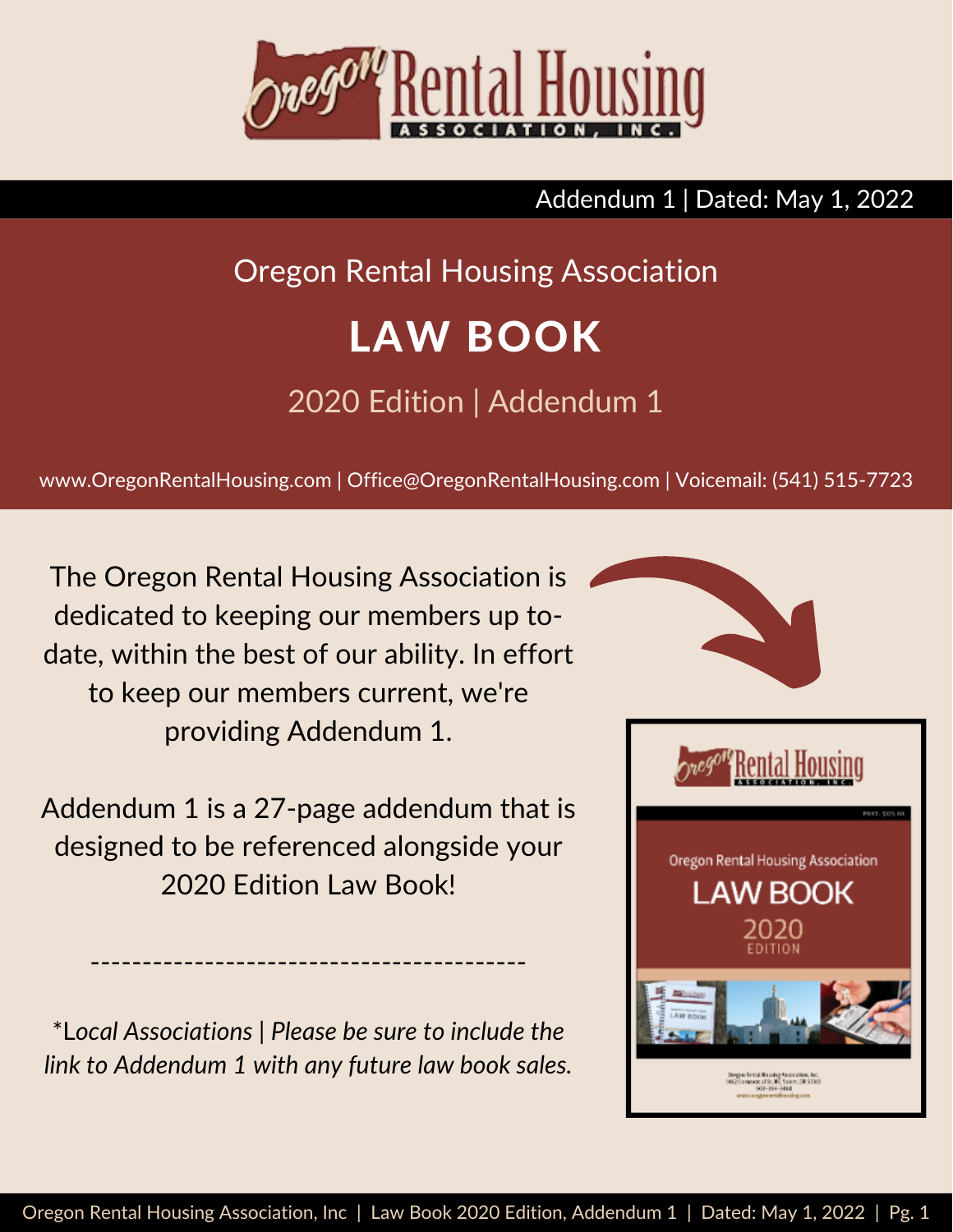Senate Bill 282, Senate Bill 291, and Best Practices in Screening

#### Published by: Tia Politi, ORHA President | December, 2021

*This addendum offers general suggestions and knowledge only and is no substitute for professional legal counsel. Please consult a competent attorney for advice related to your specific situation.*

If you have a decent rental property and responsible residents, there's no easier job in the world than being a housing provider, and proper screening will help you identify those responsible residents. Applicant screening is an invaluable risk assessment tool and a crucial part of your success in rental management. You are handing an asset of great value over to a virtual stranger (in most cases), so it's essential that you assess the applicant's ability to stick with the agreement, pay the rent, take care of the asset, and be a good neighbor. That's all that matters – not the type of job they have or where they rent comes from, not whether they're married or not, not whether they are from a different culture or religion, and not whether they have children. On paper, the only things that matter are income, rental history, credit history and criminal history. In person, demeanor is also important. An aggressive or bullying demeanor during the screening process is a preview of things to come and may be a reason for denial depending on the circumstances.

Underlying all aspects of housing is Fair Housing Law. Be careful to apply screening criteria equally to all applicants, without regard to race, color, national origin, religion, sex, familial status, disability, marital status, source of income, sexual orientation, and gender identity, and remember that you can't discriminate against applicants because they are or have been a victim of domestic violence, sexual assault, or stalking. There may be additional protected classes in your local area. In Eugene, for example, there are also protections for age, type of occupation, ethnicity, and domestic partnership.

Due to the COVID pandemic, housing providers need to be aware of additional screening restrictions enacted under Senate Bill 282, that while temporary, will impact how we screen through January 2, 2028. Regardless of the reason, housing providers are not allowed to consider eviction judgments rendered or cases pending during the Protected Period (April 1, 2020 – February 28, 2022). Housing providers are also prohibited from denying applicants based on debt owing from a prior tenancy that accrued during the Protected Period. These restrictions apply to any applicant through January 2, 2028.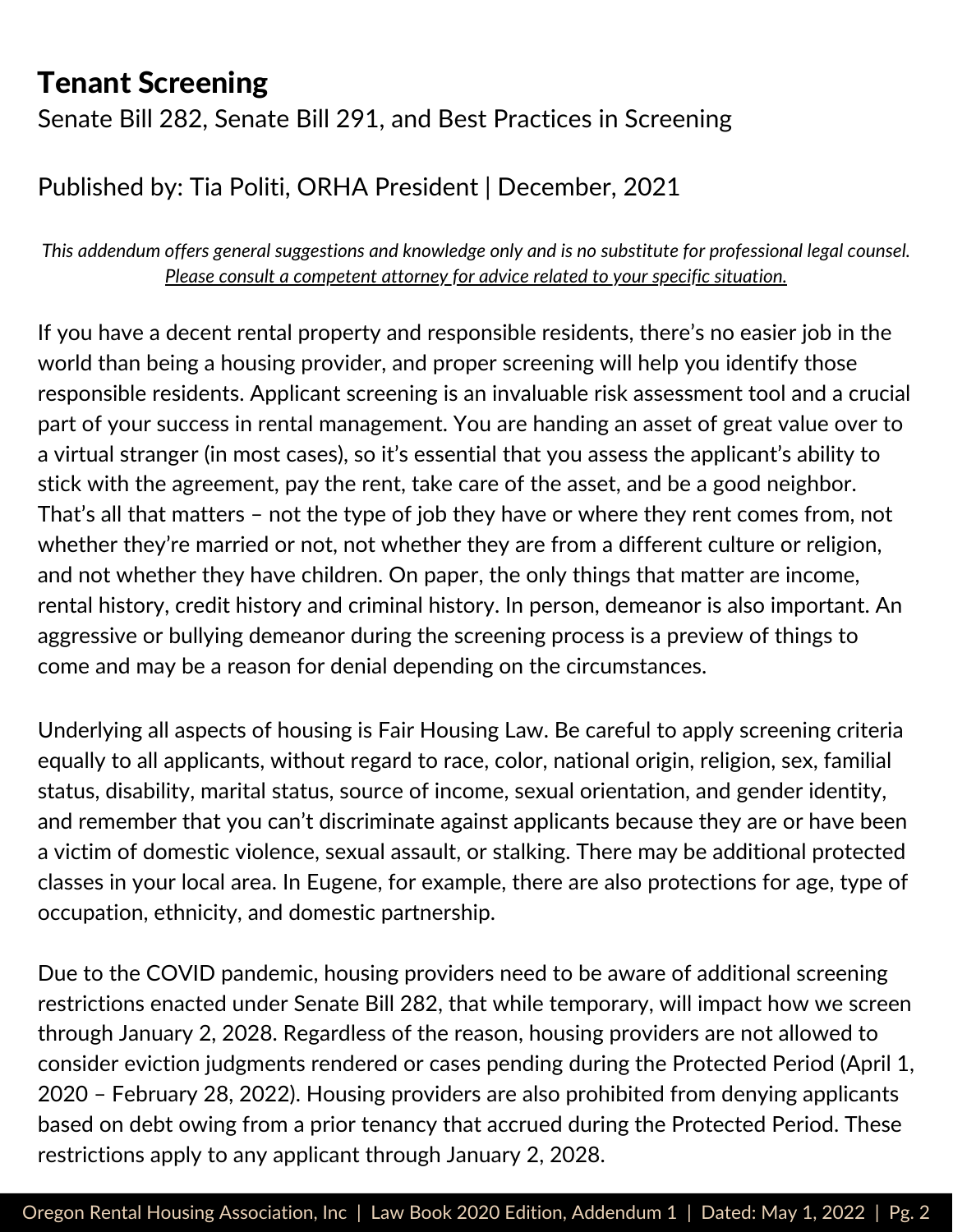Senate Bill 282, Senate Bill 291, and Best Practices in Screening Continued . . .

*This addendum offers general suggestions and knowledge only and is no substitute for professional legal counsel. Please consult a competent attorney for advice related to your specific situation.*

While an eviction judgment rendered during the Protected Period cannot be used to screen out applicants, the reasons for the eviction may be relevant, as will any negative rental history arising from the tenancy (unrelated to nonpayment during the Protected Period). So, an eviction action that came about due the applicant's noncompliance with the rental agreement is relevant, but only as it relates to the behavior of the applicant as communicated to you by the reference. If you are the one providing a rental reference for a prior renter who was evicted or owes debt from the Protected Period, proceed with caution. If asked whether the tenant left owing money, if it relates to debt incurred before or after the Protected Period, it's okay to say that. If the resident owes money from the Protected Period, they are not considered to be in default until February 28, 2022, and even if they don't pay in full or make payment arrangements by then, the debt may not be held against them for this five-year period. Challenging, eh?

In summary, while debt incurred during the Protected Period itself cannot be grounds for denial, the reason for the debt might be. For example, the reference informs you that the applicant left their property in a terrible mess or severely damaged – that's relevant, but not the money owing. In another example, if the debt is all related to nonpayment of rent during the Protected Period, then it can't be used as a basis for denial.

While the provisions of Senate Bill 282 have a sunset date, SB 291 passed last session, making a few permanent changes to screening law, and our screening forms have been changed accordingly. Most of the changes are best practices that professional managers have been compliant with for many years. Beginning January 1, 2022, to assess a screening charge to an applicant, the amount of any applicant screening charge must not be greater than the landlord's average actual cost of screening applicants or the customary amount charged by tenant screening companies or consumer credit reporting agencies for a comparable level of screening. Actual costs may include the cost of using a tenant screening company or a consumer credit reporting agency, and the reasonable value of any time spent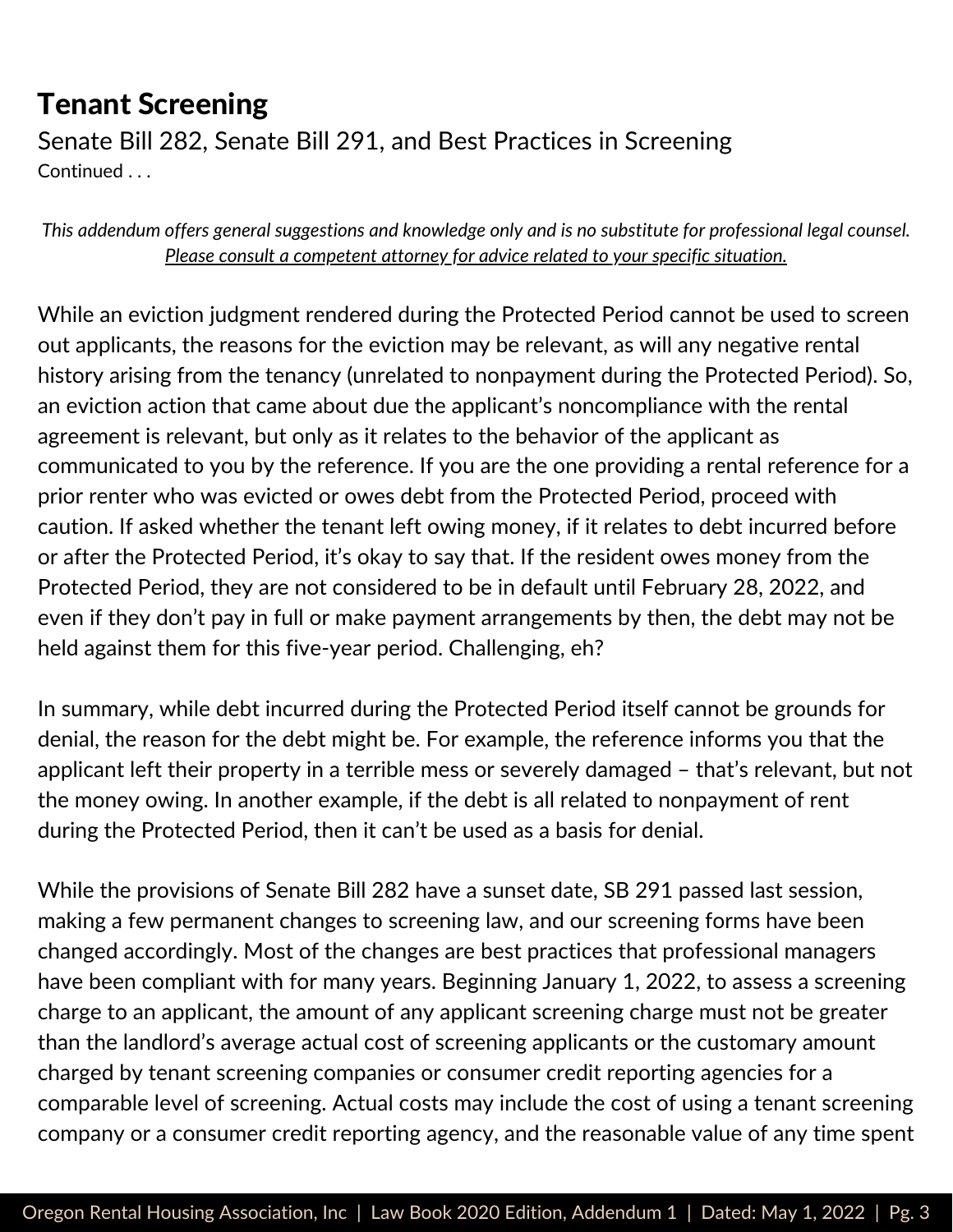Senate Bill 282, Senate Bill 291, and Best Practices in Screening Continued ...

*This addendum offers general suggestions and knowledge only and is no substitute for professional legal counsel. Please consult a competent attorney for advice related to your specific situation.*

by the landlord or the landlord's agents in otherwise obtaining information on applicants.

Additionally, the landlord must include written notice to the applicant of the following:

A right to appeal a negative determination, if any right to appeal exists; 1.

2. Any nondiscrimination policy as required by federal, state or local law plus any nondiscrimination policy of the landlord, including that a landlord may not discriminate against an applicant because of the race, color, religion, sex, sexual orientation, national origin, marital status, familial status or source of income of the applicant;

3. The amount of rent the landlord will charge and the deposits the landlord will require, subject to change in the rent or deposits by agreement of the landlord and the tenant before entering into a rental agreement; and

4. Whether the landlord requires tenants to obtain and maintain renter's liability insurance and, if so, the amount of insurance required.

A more significant change found within Senate Bill 291 is the requirement of individualized assessments related to denials based on criminal history, which closely mirrors HUD's guidance when considering an applicant's criminal history. Housing providers must now seek and allow an opportunity for the applicant to submit supplemental evidence to explain, justify or negate the relevance of potentially negative information that may result in a criminal denial. Further, landlords must also conduct an individualized assessment of the applicant that includes reviewing any supplemental evidence before denying an applicant based upon their criminal-screening results. That individualized assessment must consider factors, including:

- 1. The nature and severity of the incidents that would lead to a denial;
- 2. The number and type of incidents;
- 3. The time that has elapsed since the date the incidents occurred; and
- 4. The age of the individual at the time the incidents occurred.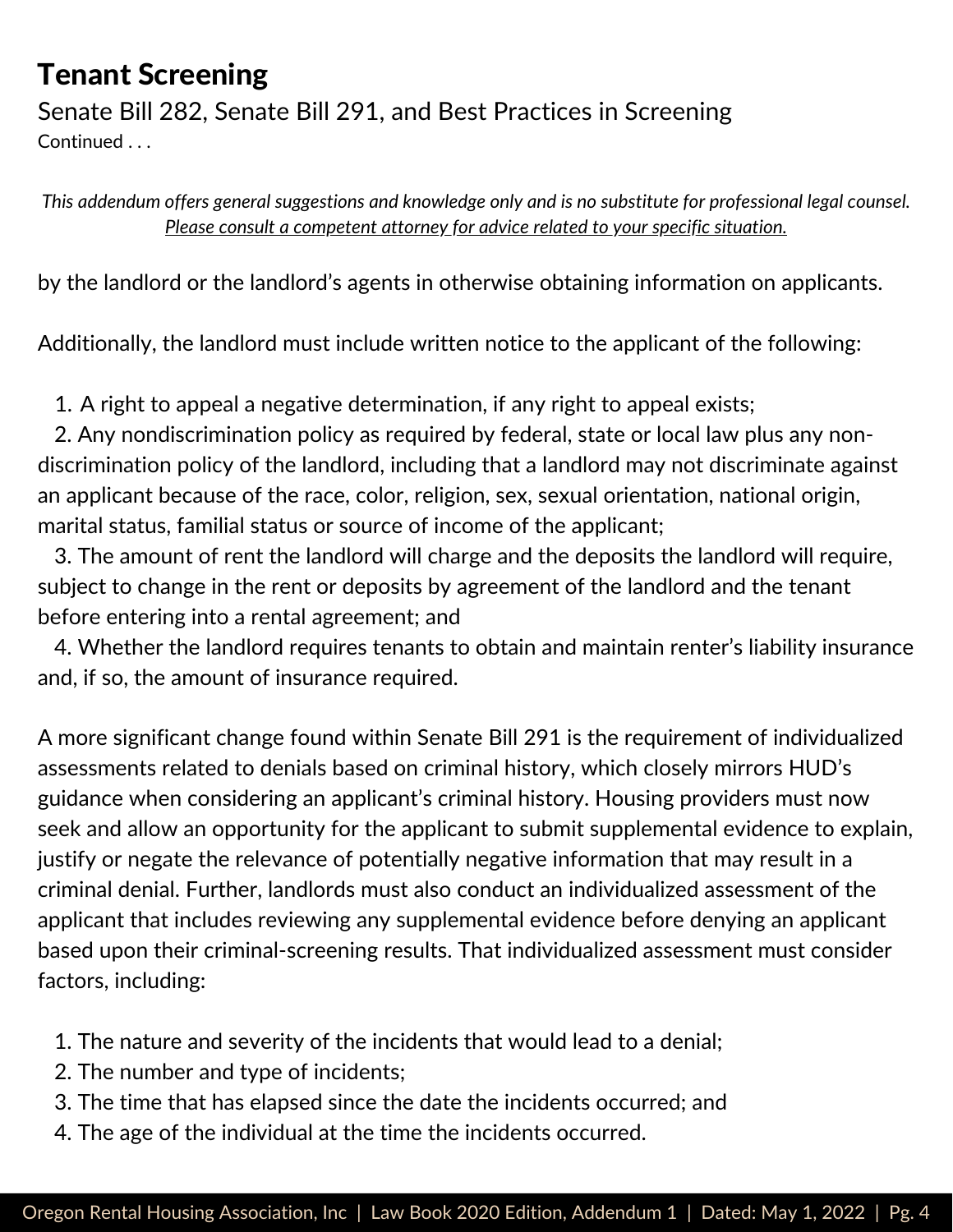Senate Bill 282, Senate Bill 291, and Best Practices in Screening Continued . . .

*This addendum offers general suggestions and knowledge only and is no substitute for professional legal counsel. Please consult a competent attorney for advice related to your specific situation.*

Another significant change is that you must now provide a written statement of denial within 14 days of the denial regardless of whether you assess a screening charge. That's a big change for folks like me who do not charge for screening.

Some of the biggest problems landlords create for themselves usually result from shortcutting the screening process. Some basic rules: only accept completed applications; require that all lines on the application be filled in, even if it's just an N/A because there is no information; when multiple parties are applying together, establish a policy that the applications will not be considered complete until the last one has been received; and perhaps the most important basic rule, do not pre-screen. Housing providers often get into trouble trying to weed out unqualified applicants. Provide an application to all who inquire, even if at first contact it appears that they may not qualify. Use our new combined four-page <u>[Application](https://store.oregonrentalhousing.com/) to Rent - ORHA form S1</u>, now available on the forms store. The packet now consists of our [Application](https://store.oregonrentalhousing.com/) Screening Guidelines (it's important to let applicants know your screening criteria), as well as a separate Release of [Information](https://store.oregonrentalhousing.com/) to make it easier to send the request without compromising applicants' privacy.

When talking with applicants, absolutely don't ask illegal questions such as their line of work, whether they have children, or about their religion, marital status, or ethnicity. What can begin as a friendly attempt to get to know a potential renter can head right to a discrimination complaint on a dime. Plan your communications: if someone asks a leading question, just say something like, "I do not discriminate based on any protected class. Would you like an application?" To help you avoid discrimination claims, note on the application the date and time received, and screen applications in the order received. This is now a requirement in Portland, and the city of Eugene will likely be following suit very soon, but not the state, yet. It's just a best practice that can help you stay out of trouble. Check each application thoroughly to make sure each question has been answered yes or no. If an applicant answers a question regarding criminal history in the negative and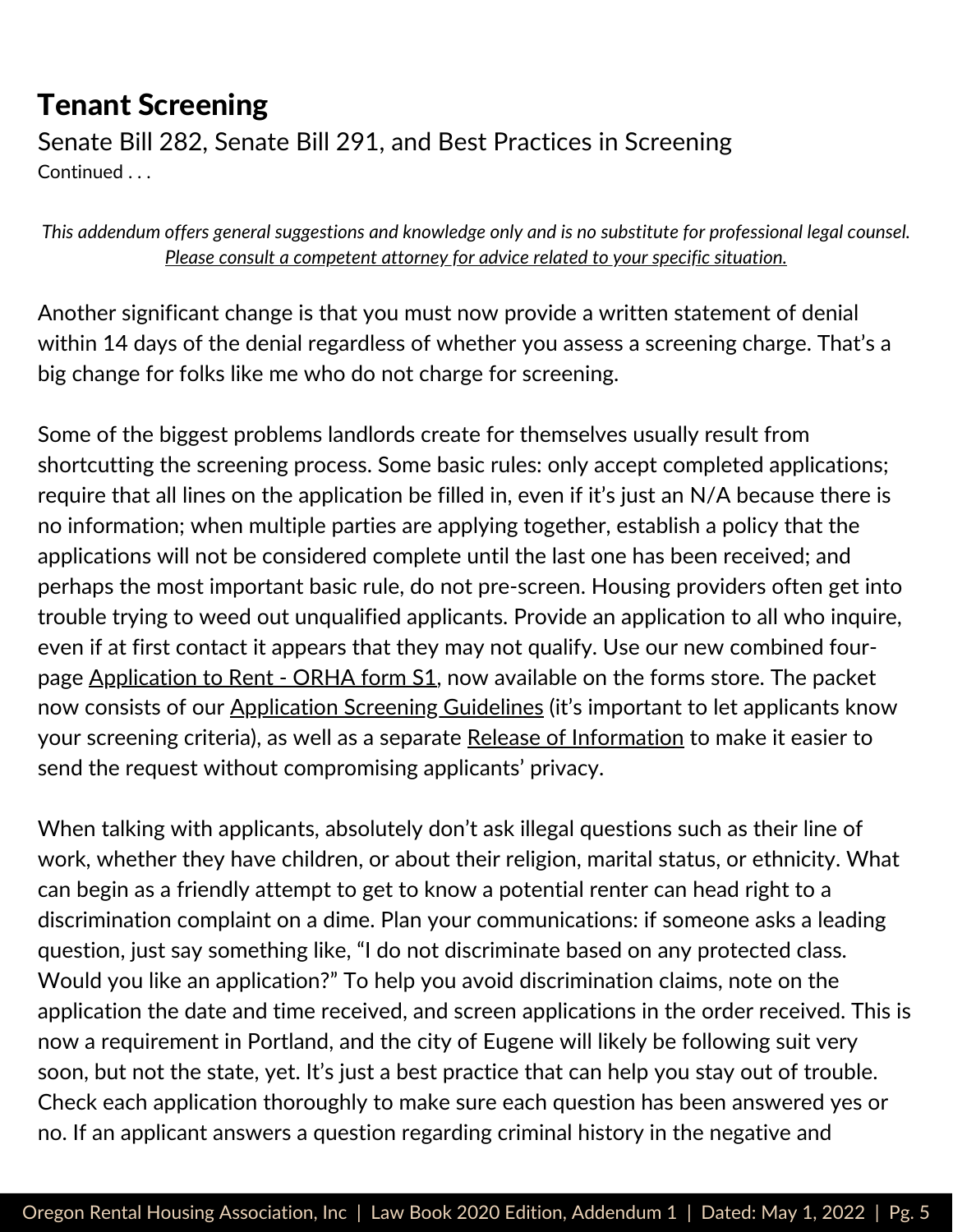Senate Bill 282, Senate Bill 291, and Best Practices in Screening Continued . . .

*This addendum offers general suggestions and knowledge only and is no substitute for professional legal counsel. Please consult a competent attorney for advice related to your specific situation.*

within one year the landlord discovers they lied about that, the tenant may be evicted on a 24-hour Notice for Harm. That won't happen to you though because you will check their history, right?

It's understandable that we would like a clear path to approval or denial, but most of life is not black and white, and in screening there's a lot of gray. Establishing reasonable criteria, evaluating an applicant's suitability, and having clearly defined processes for approval and denial will help you stay on track. You must also know the law in Oregon.

#### Required Disclosures:

You must disclose the following, in writing, to any applicant before taking any payments:

- 1. Terms of tenancy Periodic (month-to-month, week-to-week) or fixed-term?
- 2. Rent amount Subject to change prior to entering into a rental agreement.
- 3. Required Deposits Which can be increased for an applicant's failure to meet criteria.
- 4. Due date for rent.

5. Renter's insurance requirement – You may require tenants to obtain renter's insurance if their combined household income is above 50% of the HUD median for that area. Visit [www.hud.gov](http://www.hud.gov/) to determine what the income threshold is for the county where the unit is located. The requirement must be disclosed in writing during the application process, and you must also summarize the instances when it would not be legal to require it. You may require tenants to name you as an Interested Party (not an Additional Insured) on the policy for the purposes of notification of the resident's failure to maintain the policy, reduction in coverage, or removal of your status as an interested party, and may also require that residents maintain a minimum of \$100,000 in liability coverage as part of that policy. Requiring renter's insurance when it would be illegal to do so may incur a penalty of the tenant's actual damages or \$250, whichever is greater.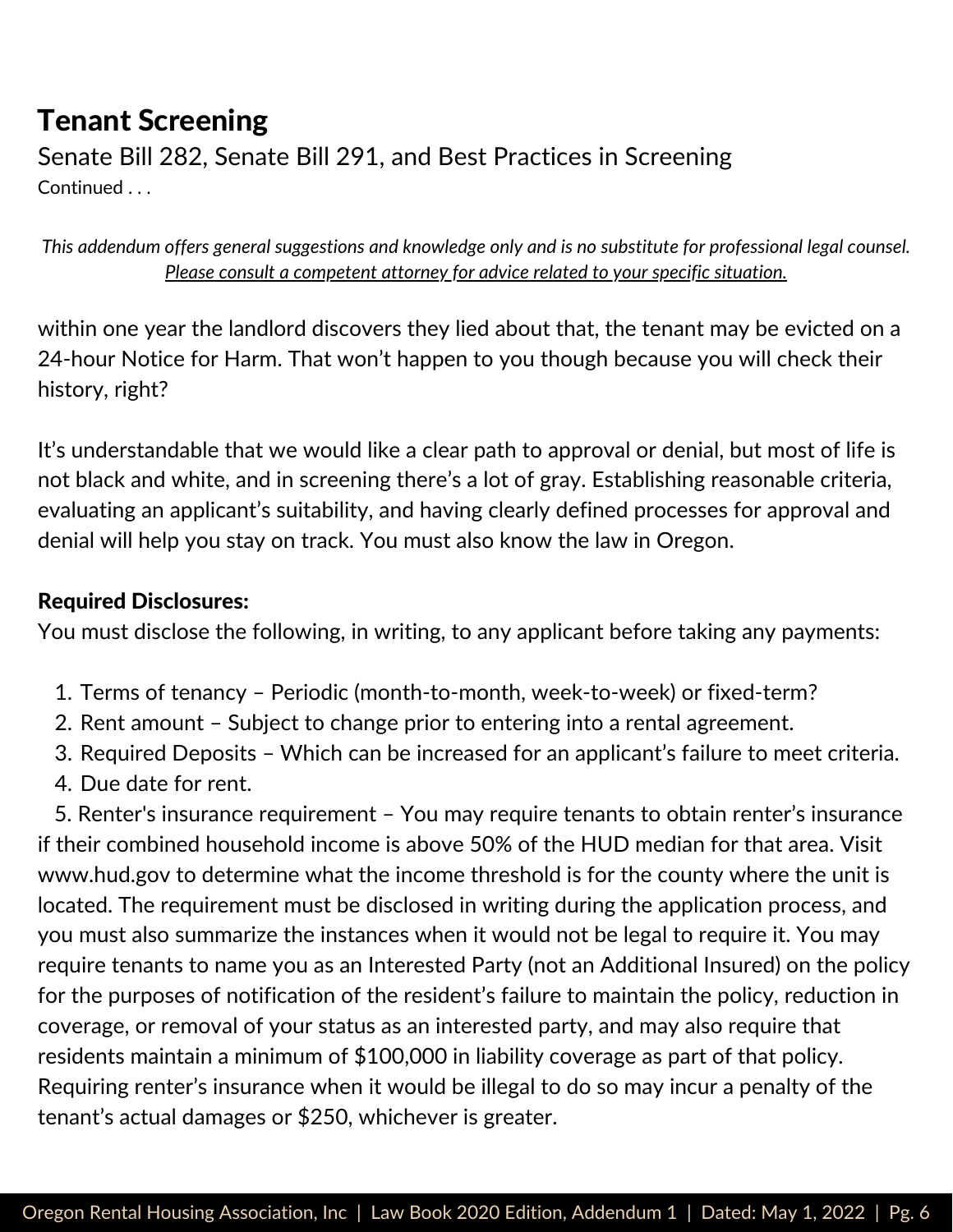Senate Bill 282, Senate Bill 291, and Best Practices in Screening Continued . . .

*This addendum offers general suggestions and knowledge only and is no substitute for professional legal counsel. Please consult a competent attorney for advice related to your specific situation.*

6. Fees to be charged at the beginning, end or during the tenancy. This includes late fees, NSF fees, noncompliance fees and statutory fees such as smoke/CO alarm tampering fees.

7. Legal action – You must disclose if the property has entered foreclosure due to default under a trust deed, mortgage or contract of sale, or notice of trustee's sale under trust deed, including any pending suit to foreclose a mortgage, trust deed or vendor's lien under a contract of sale or any pending declaration of forfeiture or suit for specific performance of a contract of sale, or any pending proceeding to foreclose a tax lien  $-$  Use [Foreclosure/Default](https://store.oregonrentalhousing.com/) Addendum - ORHA form #58. The penalty for non-disclosure: If the resident moves because of foreclosure actions that you failed to disclose, the penalty is twice the actual damages or twice the monthly rent, whichever is greater, in addition to all prepaid rent. Should the property enter legal action as described above at any time during the tenancy, the residents may, with written notice, request that any security deposits or prepaid rents be applied to their current rent or payment obligations. If the property is retrieved from legal action, you must provide proof of such to the residents and may require repayment of those funds but must give them up to three months to pay.

8. Utility or services for which tenant pays that benefit another - If, as part of renting a unit, the tenant will be absorbing the cost of something that benefits the landlord or another tenant, such as common area lighting or yard care, it must be disclosed in writing at or before the commencement of tenancy. If you will be charging a utility fee to your residents, proceed with caution. Housing providers must disclose and do many specific things, such as the method of apportionment (square footage or number of bedrooms) and provide copies of bills upon request. There's a lot more to charging utility fees, read and reread ORS 90.315 Failure to disclose utilities or services that benefit another or improperly assessing utility fees incurs a landlord penalty of one month's rent or twice the amount wrongfully charged, whichever is greater. This penalty has been assessed by the courts for every month during which the housing provider was out of compliance, going back one full year, yikes!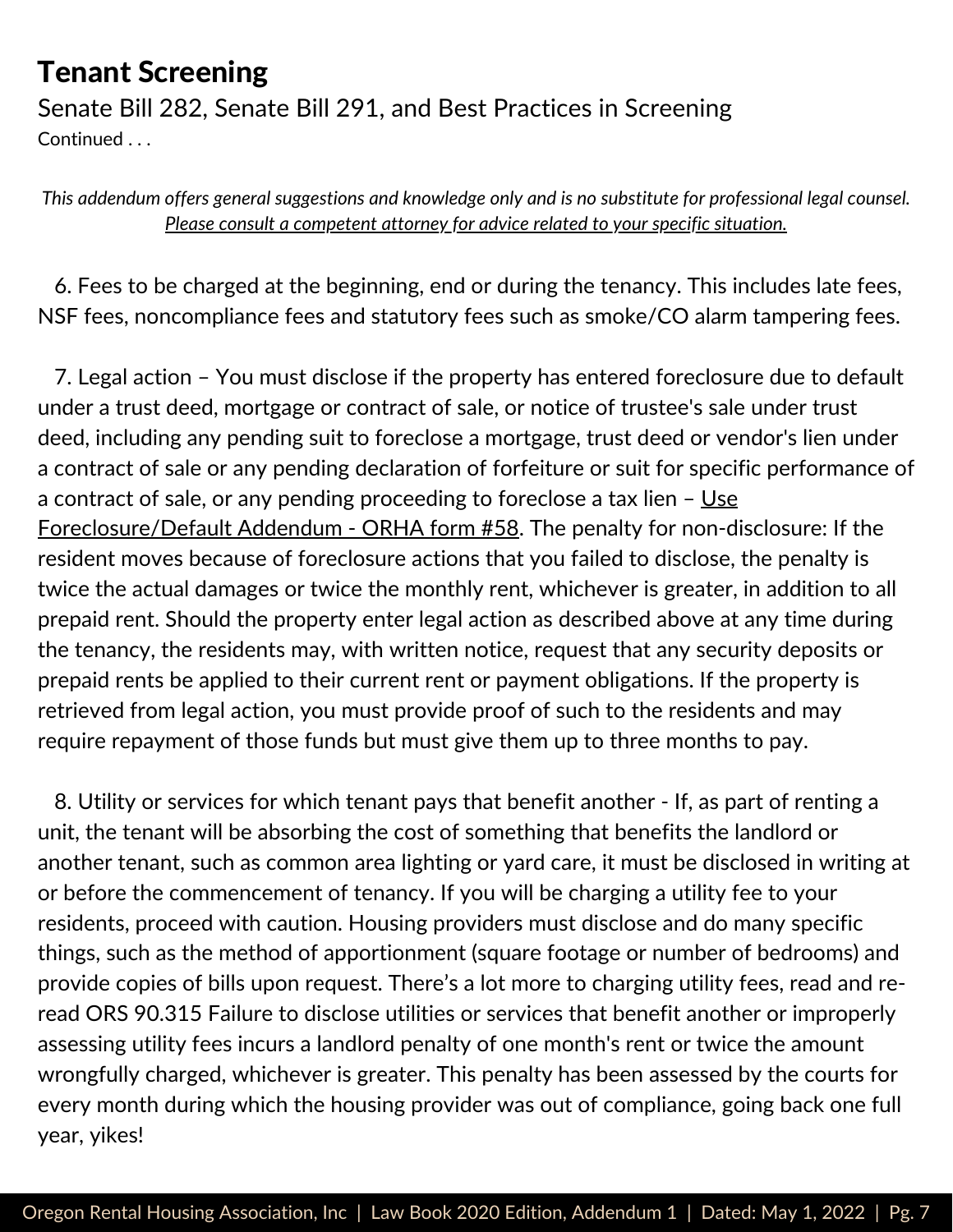Senate Bill 282, Senate Bill 291, and Best Practices in Screening Continued . . .

*This addendum offers general suggestions and knowledge only and is no substitute for professional legal counsel. Please consult a competent attorney for advice related to your specific situation.*

#### Prohibited considerations in screening:

1. Dismissed evictions.

2. Eviction judgments more than five years old (remember now, this includes any eviction judgment rendered during the Protected Period).

3. Arrests that did not result in a conviction, unless there are pending criminal charges for which the applicant would be denied, if convicted.

#### Should you charge a screening fee and if so, how much?:

For my business before these changes, I chose to not charge a screening fee, but I only have four units, so it's not very impactful on my budget to absorb that cost. I'm also very busy and there are a lot of things you must remember to do if you accept a fee, and if you mess up, the penalty is double refund of the fee, plus \$150. Now that the screening requirements have changed in a way that removes the 'advantage' of not collecting a screening charge, we may want to reconsider this approach. If you want to pass on the costs of screening to the applicants, you must provide the following information to each applicant:

1. Written screening criteria - use your own or use our [Application](https://store.oregonrentalhousing.com/) Screening Guidelines contained in our [Application](https://store.oregonrentalhousing.com/) to Rent [packet](https://store.oregonrentalhousing.com/) - ORHA form S1.

2. You must have an available unit or one that will be available soon and disclose how many units of that type you have are available or will be available.

3. The number of applications in line ahead of theirs.

4. The procedures once approved must be disclosed, outlining the steps the applicants must take if they are approved.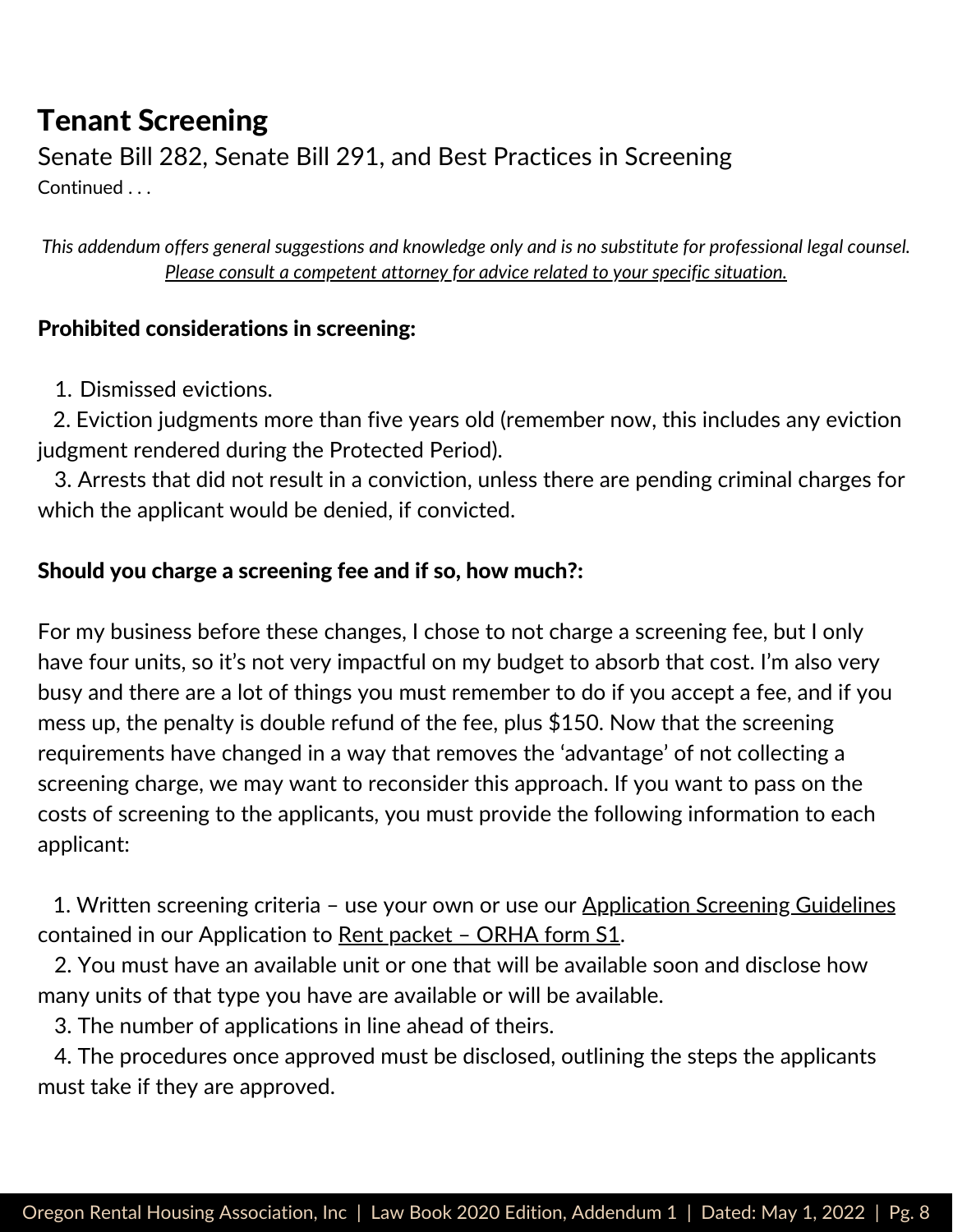Senate Bill 282, Senate Bill 291, and Best Practices in Screening Continued . . .

*This addendum offers general suggestions and knowledge only and is no substitute for professional legal counsel. Please consult a competent attorney for advice related to your specific situation.*

[Additionally,](https://store.oregonrentalhousing.com/) you must provide a receipt for the fee - use **Application Screening Charge** Receipt - ORHA form #42, and you must perform the screening or must return the fee. The charge to the applicant must represent the actual costs of the time and expense for conducting the review and cannot exceed the amount customary to the local area. Most screening services charge between \$40-\$50. Now that evictions and civil judgments won't be showing up on credit reports due to a credit reporting law change, it can be a good idea to use a good screening company.

If you charge a fee and deny an applicant or want to conditionally approve an applicant who doesn't quite meet your criteria with a higher deposit or co-signer, you must disclose the reasons in writing separately to each applicant and give them the opportunity to challenge the denial or adverse action. Use [Application](https://store.oregonrentalhousing.com/) Denial and Adverse Action Letter - ORHA form #43.

Remember, credit reports are not always correct. I've had people show up as registered sex offenders only to find out it wasn't them, but someone with the same name. They provided evidence that it was an error, and we were able to reopen their application, and in many cases, enter into a rental agreement. If a denied applicant successfully proves that the reason for denial was incorrect, and you reopen it, they don't get to jump the line. Their application will go to the end of the line or if you have another available unit that meets their needs, you can place their application in line there. An applicant can also challenge an adverse action by providing evidence that the alleged deficiency is not correct in some fashion.

#### What are your screening criteria, and how do you apply them during the screening process?:

Do you require household income of two times the monthly rent or three? Do you allow applicants to combine income for the purposes of meeting income criteria or must they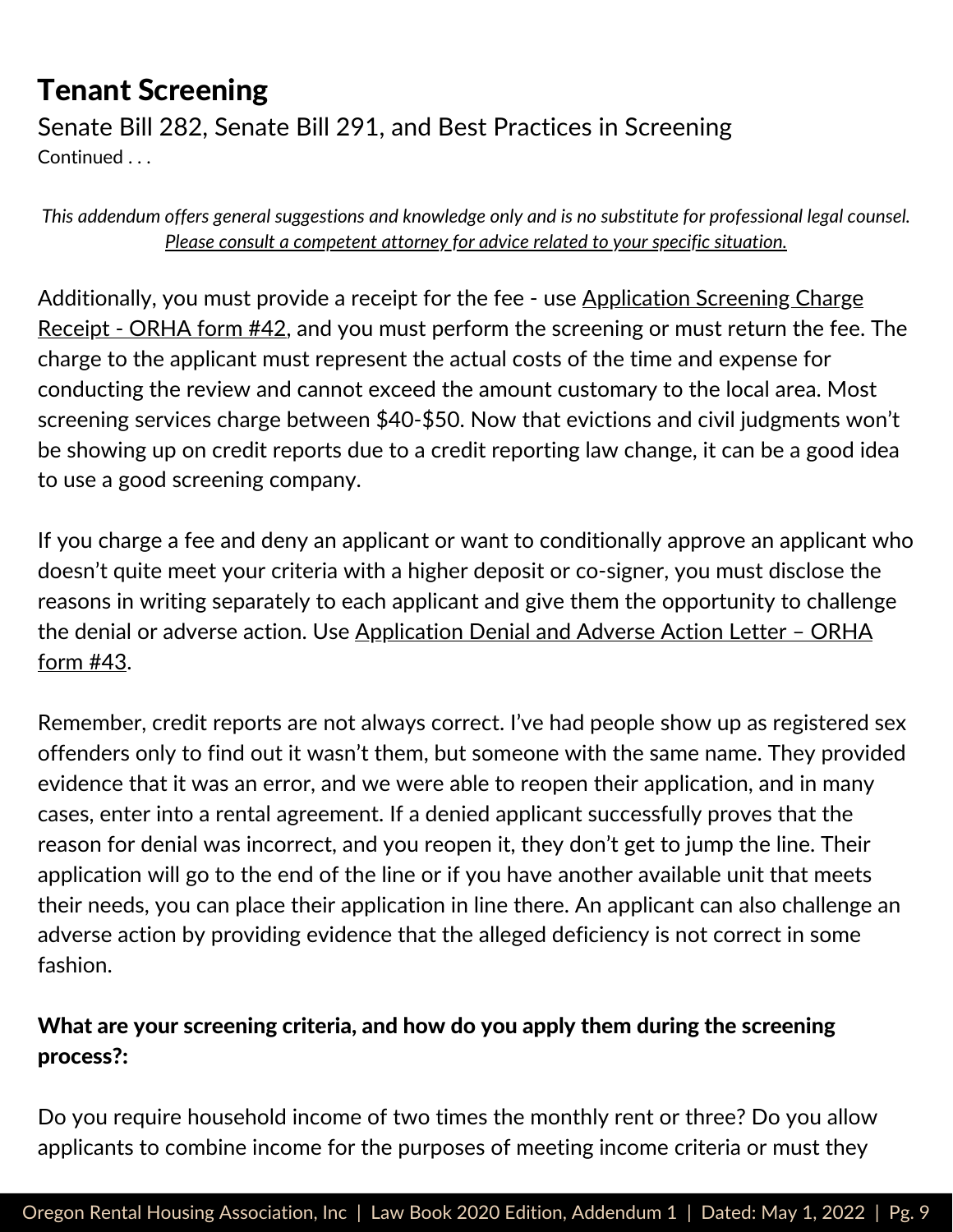Senate Bill 282, Senate Bill 291, and Best Practices in Screening Continued . . .

*This addendum offers general suggestions and knowledge only and is no substitute for professional legal counsel. Please consult a competent attorney for advice related to your specific situation.*

qualify individually? What about debt-to-income ratio? How many years of verifiable rental history do you require? One year? Two? Three? What about someone who has none? How will you evaluate an applicant's creditworthiness? What types of credit problems would disqualify an applicant? What about bankruptcy? What types of criminal convictions would disqualify an applicant?

There's a lot to screening and many aspects of the process that need to be done just right to avoid claims of discrimination. To keep yourself on track, you should develop your own risk assessment tool. I suggest that you write up and use a document to help guide you through the decision-making process and regardless of whether you assess a screening charge, provide the tenants with [A](https://store.oregonrentalhousing.com/)pplication Screening [Guidelines](https://store.oregonrentalhousing.com/) - ORHA form #45. The language below in italics is taken directly from that form.

#### Income/Resources Criteria:

Household income shall be at least \_\_\_\_\_\_ times the rent (excluding utilities). Income must be verifiable through pay stubs or employer contact; award letters for Social Security, alimony, child support, welfare, utility or housing assistance; current tax records; or bank statements.

Many property management companies will allow applicants to combine income if they have shared housing for a year or more to avoid discriminating against applicants based on marital status. It's standard to require gross household income be three times the monthly rent or higher, but with rents increasing faster than wages, some like myself are only requiring 2-1/2 times the monthly rent. But what if you have a person with a very high income, but also a high debt-to-income (DTI) ratio? To calculate that ratio, simply take the total debt figure and divide it by the total income.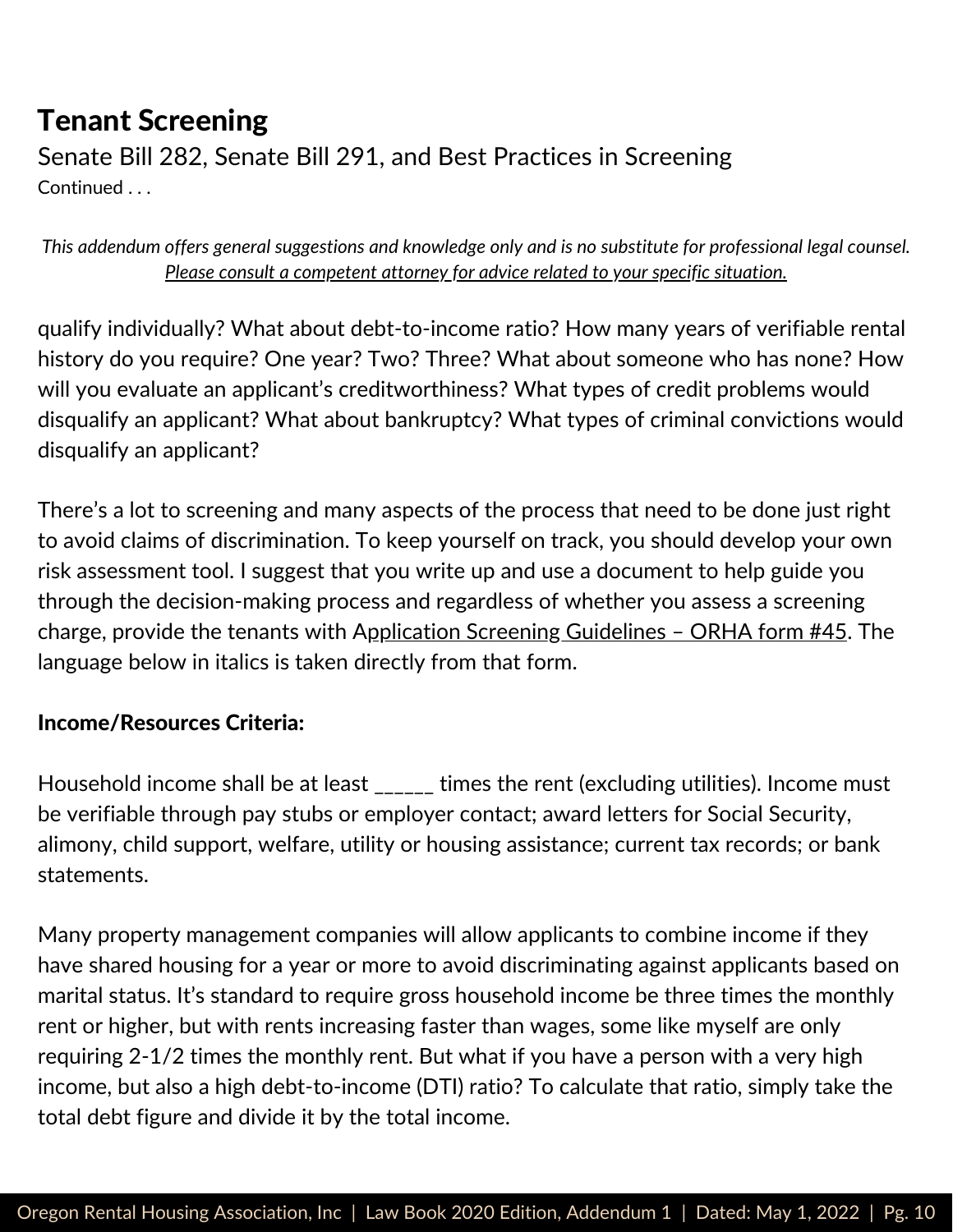Senate Bill 282, Senate Bill 291, and Best Practices in Screening Continued . . .

*This addendum offers general suggestions and knowledge only and is no substitute for professional legal counsel. Please consult a competent attorney for advice related to your specific situation.*

For instance, if the debt costs \$2,000 per month and the monthly income equals \$6,000, the DTI is  $$2,000 \div $6,000$ , or 33 percent. In the world of mortgage lending, most lenders want to see no more than 30% debt-to-income ratio. Anything above that constitutes a higher risk in the world of lending, which I think can be extrapolated to our business as well.

*Taking into consideration the amount of rent vs the amount of debt and income and your internal guidelines might look something like this:*

1. Meets criteria or has only a minor lack of income, \$100 or less short, good DTI. Applicant meets criteria.

2. Some lack of income – 2-1/2 times rent/income ratio, good DTI - \$500 increased deposit or qualified co-signer.

3. Moderate lack of income – 2 times rent/income ratio or marginal DTI - \$1000 increased deposit, double deposit, or qualified co-signer.

4. Major lack of income/poor DTI – less than 2 times rent/income ratio, high DTI, some income not claimed or documented – additional \$1500 security deposit or qualified cosigner.

5. No provable income - automatic denial.

#### Credit history criteria:

*We may require you to submit a copy of your credit report obtained within the past 30 days. Negative credit reports may result in denial of application. Negative reports include, but are not limited to: late payments, collections, judgments, total debt load, and bankruptcy.*

I often hear of landlords requiring a certain credit score to qualify. This is fraught with peril, and I don't recommend it. Not all credit problems are equivalent in the screening process, so a score is not a good way to evaluate an applicant.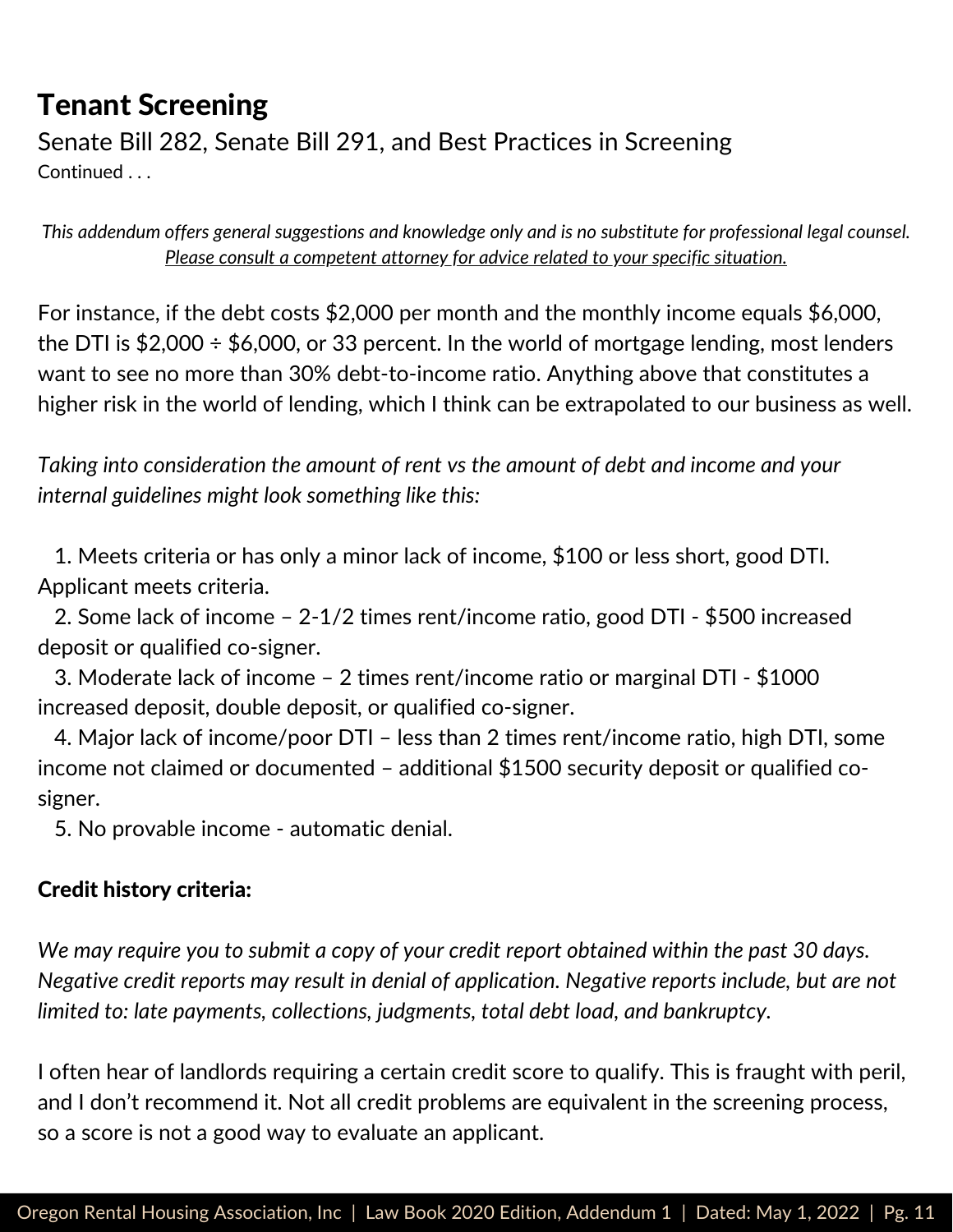Senate Bill 282, Senate Bill 291, and Best Practices in Screening Continued . . .

*This addendum offers general suggestions and knowledge only and is no substitute for professional legal counsel. Please consult a competent attorney for advice related to your specific situation.*

What if they have no credit? To me that just shows they don't like to rack up debt. Why would that be a problem? What if the collection accounts are medical and due to a person's disability? What if the defaults are due to domestic violence, prior addiction, or mental illness that can be documented? Each of these are 'protected' reasons.

Many landlords overlook medical collections, and student loan collections. Credit cards, mail order, jewelry stores, payday loan collections are a higher risk, and money owed to utility companies, cable or satellite companies, cell phone companies and the courts are a very high risk. Money owing to a prior landlord is usually a non-starter unless the applicant is making payments, but remember, debt incurred during the Protected Period cannot be used to disqualify an applicant.

An active bankruptcy poses a potential problem for a landlord as they can be named as a creditor until the bankruptcy is closed, so it's fair to deny an applicant who is in a pending bankruptcy, but what about a past bankruptcy? While you can't discriminate against someone who has been through bankruptcy, how much you ding an applicant for having gone through one will largely depend on the reason for it, and what has happened since. Bankruptcy to clear the slate of medical bills is very different from bankruptcy to clear the slate of consumer debt because a person was irresponsible with their money and credit. Incurring more bad debt or collections after bankruptcy can also indicate someone who is at a higher risk of default.

*Taking into account the varying reasons for credit problems, your guidelines might look something like this:*

1. No collections or late payments, or no credit accounts at all. Applicant meets criteria. 2. Minor credit issues – one or two late payments in the past year, up to three minor collections, under \$1000 total - \$250 increased deposit or qualified co-signer.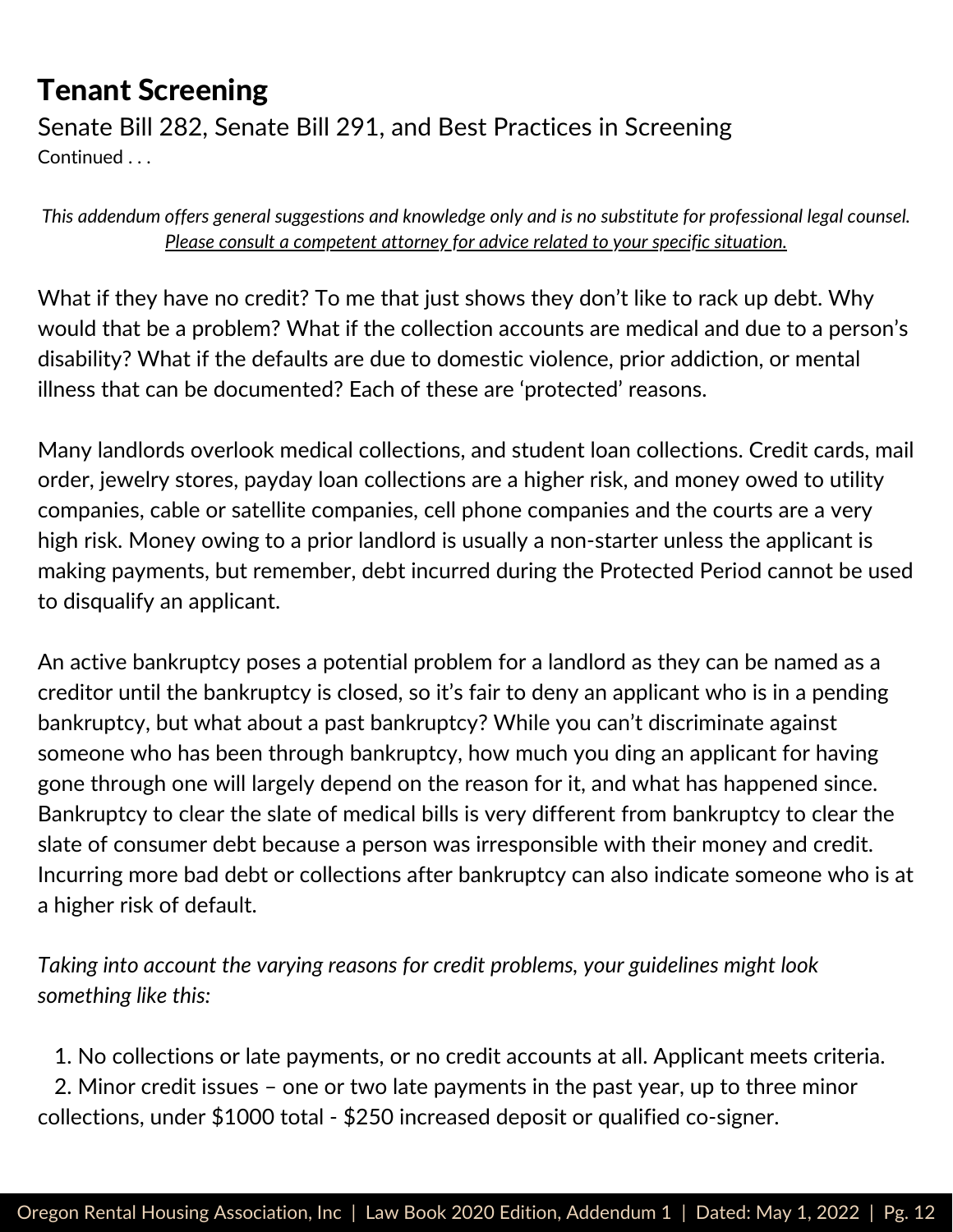Senate Bill 282, Senate Bill 291, and Best Practices in Screening Continued . . .

*This addendum offers general suggestions and knowledge only and is no substitute for professional legal counsel. Please consult a competent attorney for advice related to your specific situation.*

3. Moderate credit issues – some history of late payments, several collections totaling less than \$2500, bankruptcy within the past 3 years – \$500 increased deposit or qualified cosigner. Require written explanation.

4. Major credit issues – regular history of late payments, money owing to prior landlord, but making payments, many collection accounts totaling more than \$2500, money owing to utility companies, or related to consumer debt, or collections incurred after bankruptcy – \$1000 increased deposit, double deposit, or qualified co-signer. Require written explanation and copy of payment agreement with prior landlord. Verify that payments are current.

5. Open bankruptcy, money owed to prior landlord (not from the Protected Period) with no agreement to pay – automatic denial.

#### Prior Rental History:

*Favorable rental history of years must be verifiable from unbiased and unrelated sources. No evictions within the past five years. We do not consider evictions which took place five years or more ago, not do we consider evictions which resulted in a dismissal or a general judgment for the applicant. We also do not consider eviction judgments that were rendered during the COVID-19 Protected Period (April 1, 2020 – February 28, 2022). Applicants must provide the information necessary to contact past landlords.*

It's standard to require at least one year of verifiable rental history. Some companies require a minimum of two years and some as high as three years. Be sure to verify that the person you are speaking with is the owner or manager of the property by looking up the property ownership info on the county's tax website. Some sites are easy to use, others not so much, so if you are having trouble just call the county assessor's office and they will tell you who the owner of record is.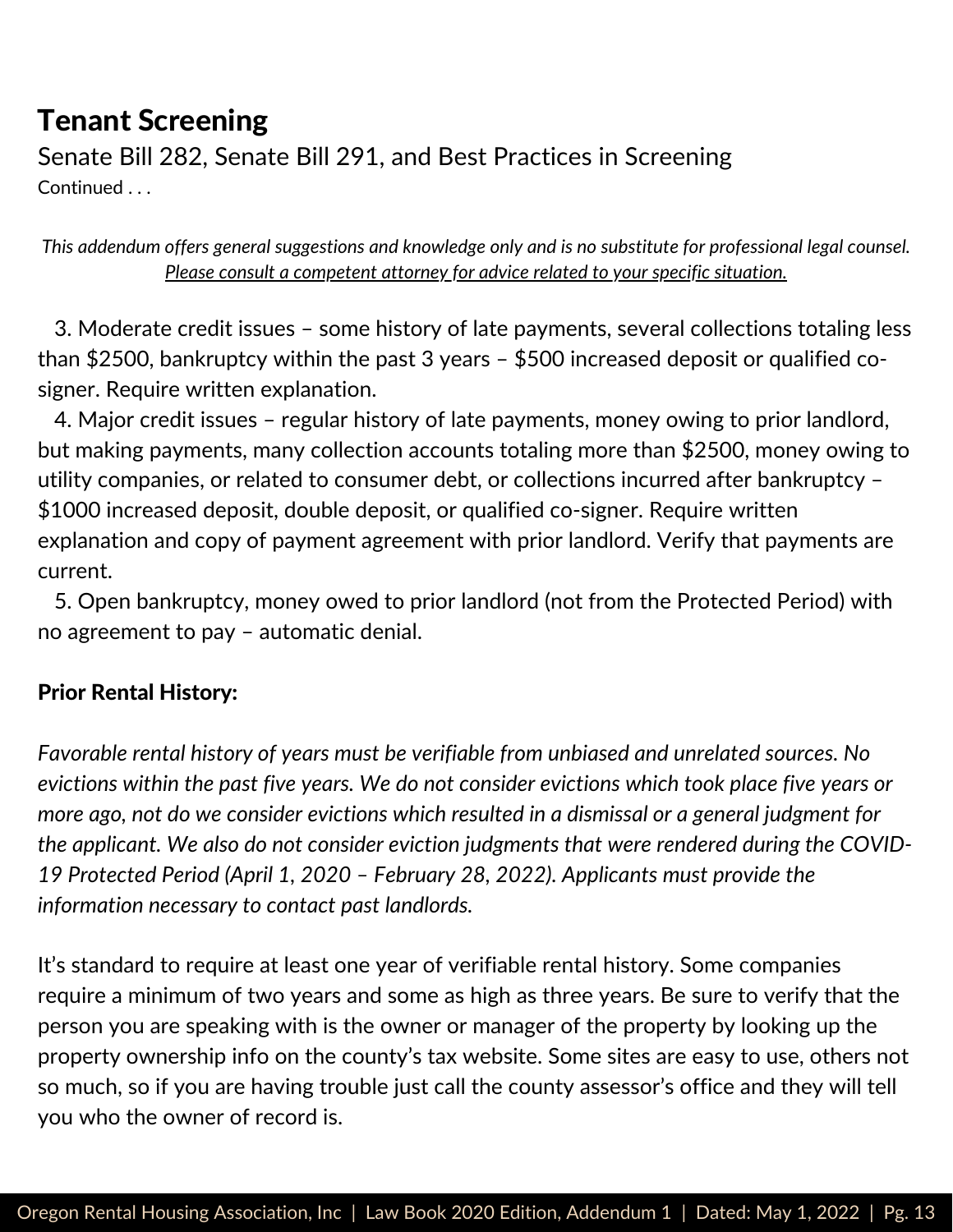Senate Bill 282, Senate Bill 291, and Best Practices in Screening Continued . . .

*This addendum offers general suggestions and knowledge only and is no substitute for professional legal counsel. Please consult a competent attorney for advice related to your specific situation.*

*Taking into account your criteria and the information you are able to verify, your rental history guidelines might look something like this:*

1. Full positive reference(s), excellent care of property. Applicant meets criteria.

2. Minor lack of history/one or two minor issues or late pays during tenancy – additional \$500 security deposit or qualified co-signer.

3. Moderate lack of history/several violations or late pays during tenancy – additional \$750 security deposit or qualified co-signer.

4. Major lack of history/regular violations or repeated late pays during tenancy/money owing to prior landlord, but making payments – additional \$1000 security deposit, double deposit, or qualified co-signer. Require written explanation.

5. Eviction judgment(s) in the past five years (not including the Protected Period), money owing to prior landlord and no payments being made (unless incurred during the Protected Period), uncured violations of the rental agreement, or even multiple cured violations for things like unauthorized occupants, unauthorized animals, noise/parties, smoking in the unit, harassment, assault, running a business in the unit, subletting or running an Air BNB, unsanitary conditions, or major damage resulting from tenant neglect or failure to report maintenance issues – automatic denial.

Many companies are refusing to provide full rental references anymore and will only verify dates of residency and rent amount. I can tell at least something about the quality of the tenancy by two documents: the tenant ledger and the security deposit accounting. That information could help someone at least partially document their history.

#### Criminal History:

*Criminal convictions or pending charges which may result in an application denial include but are not limited to: drug-related crimes, person crimes, sex offenses, any crimes involving financial fraud (including identity theft or forgery), or any other crime that would adversely impact the*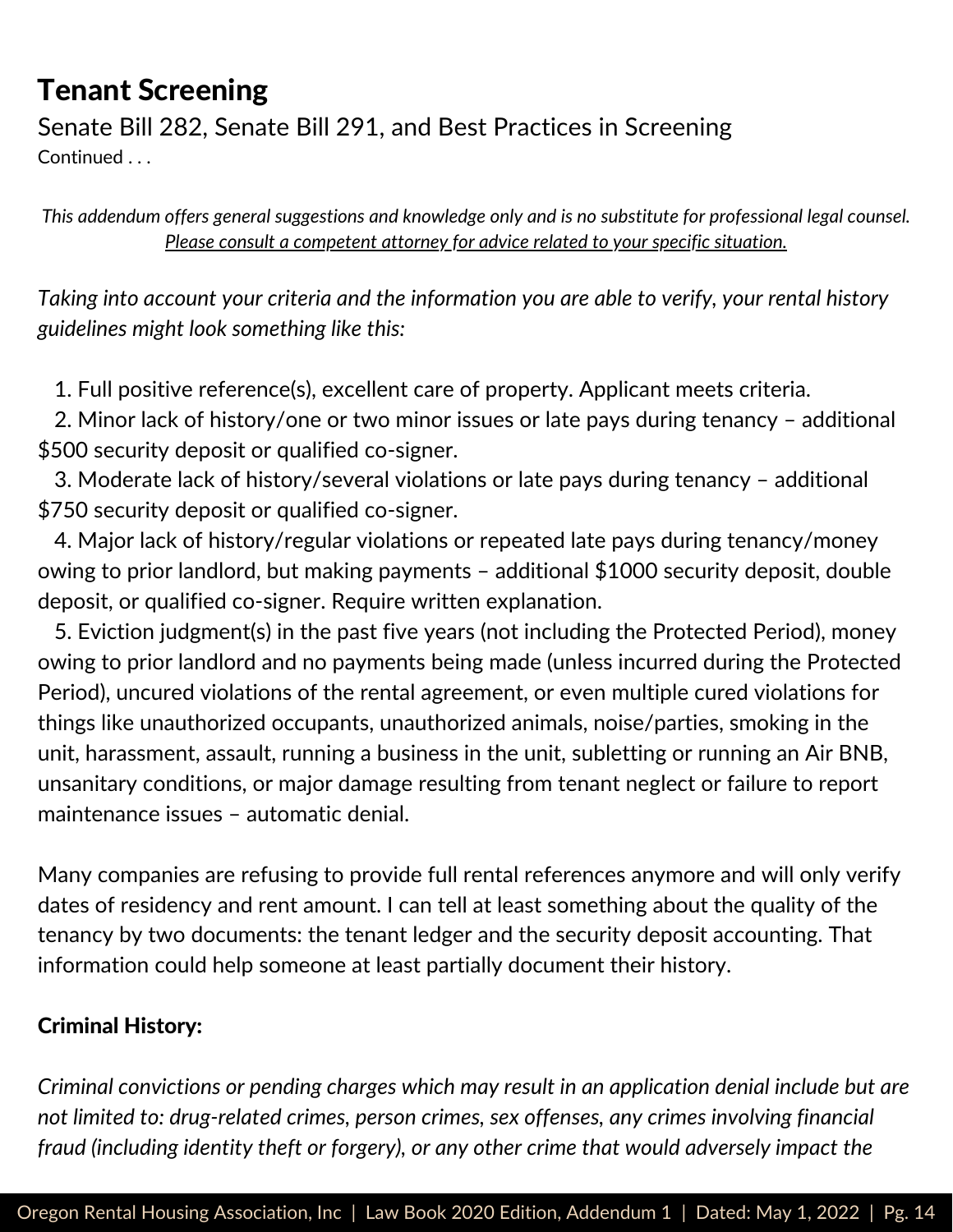Senate Bill 282, Senate Bill 291, and Best Practices in Screening Continued . . .

*This addendum offers general suggestions and knowledge only and is no substitute for professional legal counsel. Please consult a competent attorney for advice related to your specific situation.*

*health, safety or right of peaceful enjoyment of the premises of the residents, owner/agent.*

Landlords should evaluate criminal history on a case-by-case basis, considering the nature of the offense(s), the length of time since the offense(s), and the rehabilitative measure taken since. Applicants with criminal history should be required to submit a written explanation of their criminal history, and may offer other supportive documents, resources, or references to attest to their rehabilitation.

Landlords should evaluate criminal history on a case-by-case basis, considering the nature of the offense(s), the length of time since the offense(s), and the rehabilitative measure taken since. Applicants with criminal history should be required to submit a written explanation of their criminal history, and may offer other supportive documents, resources, or references to attest to their rehabilitation.

"Across the United States, African Americans and Hispanics are arrested, convicted and incarcerated at rates disproportionate to their share of the general population. Consequently, criminal records-based barriers to housing are likely to have a disproportionate impact on minority home seekers. While having a criminal record is not a protected characteristic under the Fair Housing Act, criminal history-based restrictions on housing opportunities violate the Act if, without justification, their burden falls more often on renters or other housing market participants of one race or national origin over another (i.e., discriminatory effects liability). Additionally, intentional discrimination in violation of the Act occurs if a housing provider treats individuals with comparable criminal history differently because of their race, national origin, or other protected characteristic (i.e., disparate treatment liability)."

So, how does a landlord walk this fine line regarding the past criminal history of an applicant? It is essential to know the specifics. What was the nature of the crime? Was it a one-time thing or repeated? How long ago did the crime occur? Does this history pose a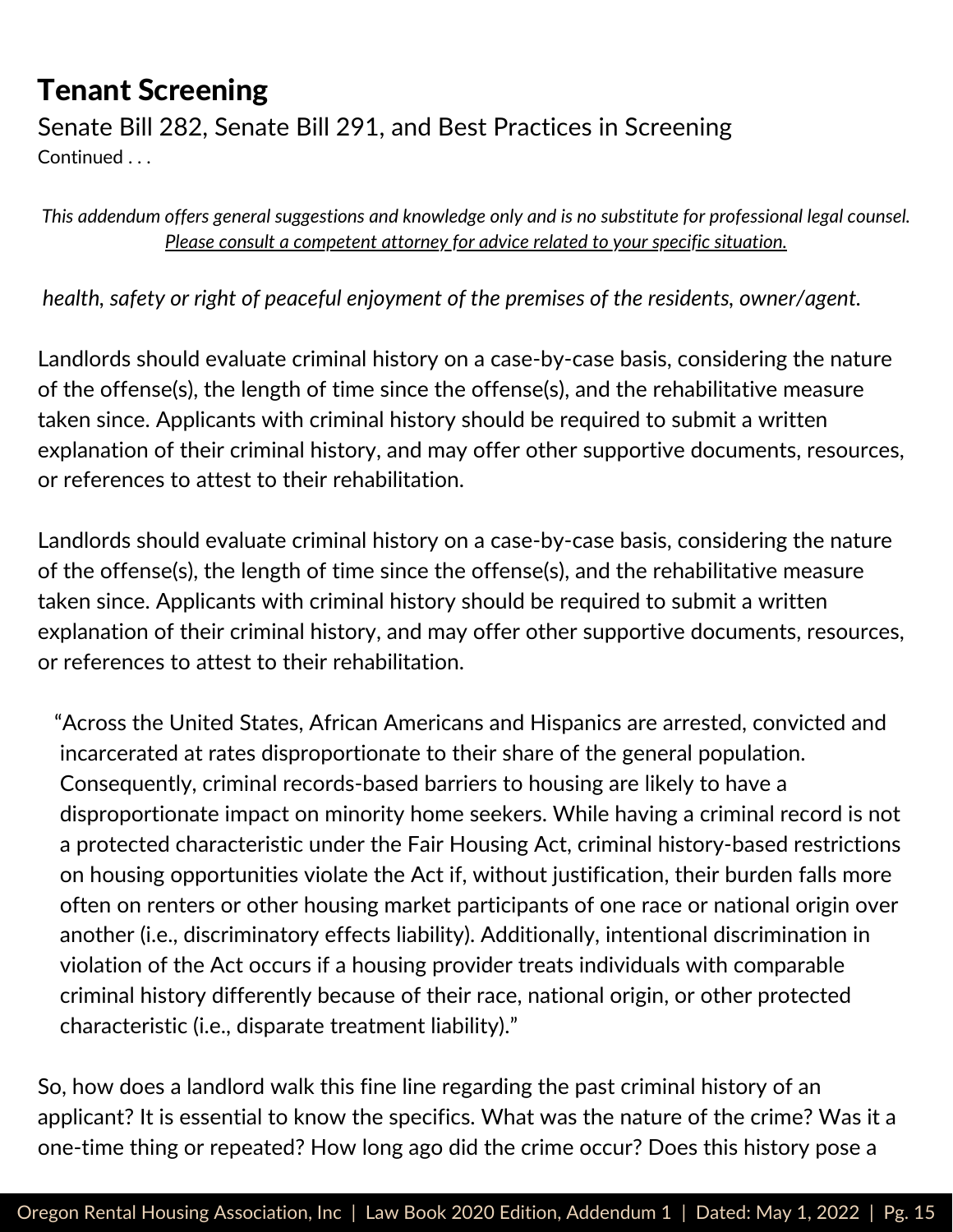Senate Bill 282, Senate Bill 291, and Best Practices in Screening Continued . . .

*This addendum offers general suggestions and knowledge only and is no substitute for professional legal counsel. Please consult a competent attorney for advice related to your specific situation.*

current danger? Were they in the throes of addiction and now they are clean and sober? Did the offender complete their debt to society and comply with the terms of release and probation? What have they been doing since? A written statement from the individual, along with documentation of any programs or classes they have completed relating to their offense(s) may help to determine whether they are taking responsibility for their previous actions and explain why they are not a risk to the landlord or others. Speaking with parole officers, counselors, and class instructors can provide insight into whether the offender is truly repentant and turning their life in a different direction.

Another section of the Memo reminds housing providers that research into criminal history shows that if a prior offender has not committed new crimes within the past six or seven years, the risk of new offenses is like that of a person with no criminal history. However, the Memo does continue to allow the denial of applicants with criminal history if that history includes crimes for the manufacture and distribution of illegal drugs (possession is a different story), many violent crimes, and sex offenses.

I once rented to a family where the dad had a history of methamphetamine use. He was three years clean and sober when he came to us. In his written explanation he accepted full responsibility for his crimes. He provided his certificates of completion for rehab, allowed me to speak to his drug treatment counselor, his parole officer, and his ex-wife. They all vouched for his changed life. His ex-wife told me in no uncertain terms that if he were still using, her children would not be in his house; his current partner said the same thing. He had paid his fines, had a good job, good credit, and three years of positive, verifiable rental history. I made the decision to move forward with a double deposit, and it went well. Within a few years, he got his journeyman's certification in welding and he and his family were able to buy their own home.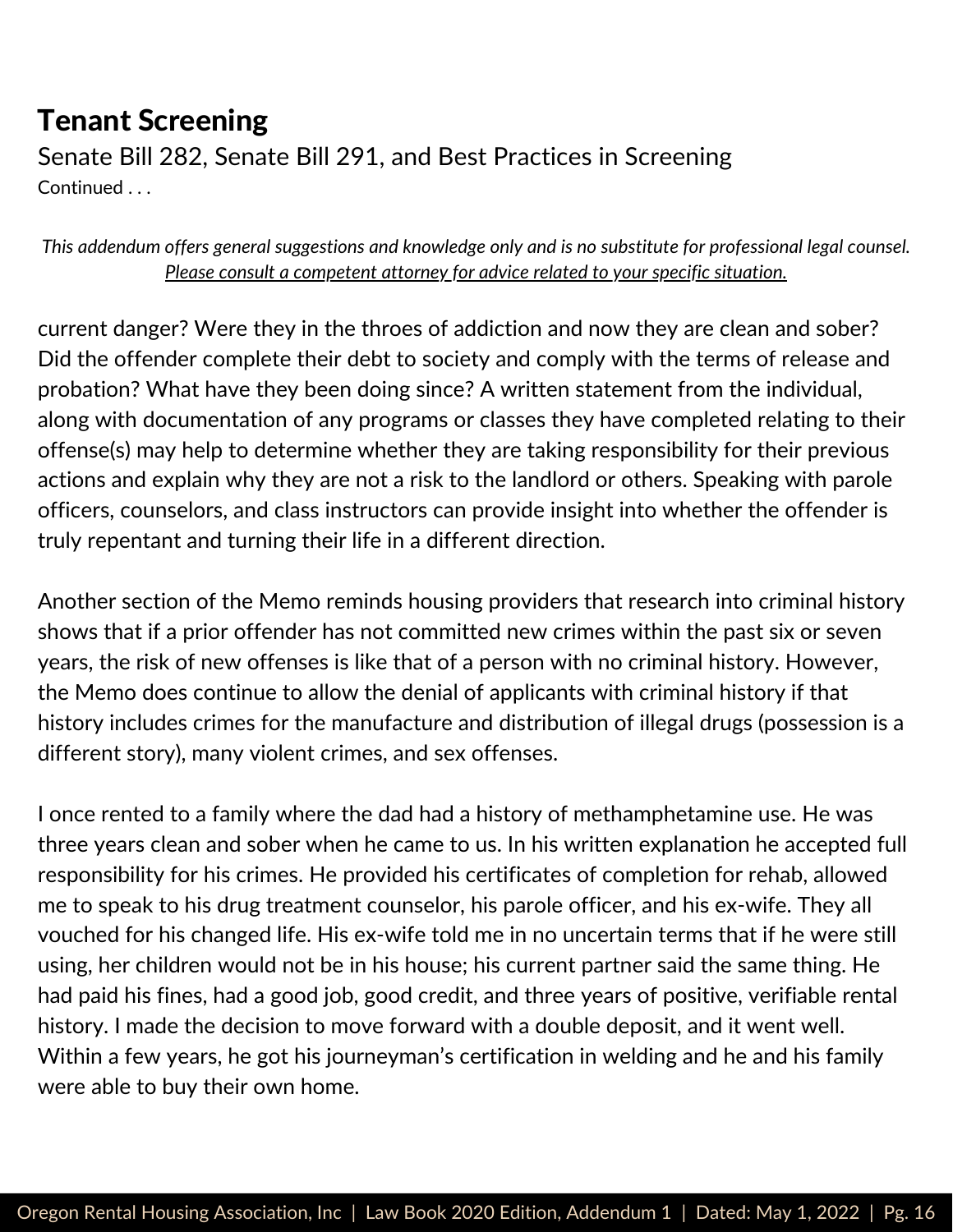Senate Bill 282, Senate Bill 291, and Best Practices in Screening Continued . . .

*This addendum offers general suggestions and knowledge only and is no substitute for professional legal counsel. Please consult a competent attorney for advice related to your specific situation.*

Another great success story was a young lady whose methamphetamine addition had resulted in the loss of custody of her two children. She completed a one-year inpatient rehab program, graduated from Renters Rehab, and we placed her in a one-bedroom apartment (albeit with a double deposit and a co-signer to mitigate the risk). Within the year she was with us, she successfully paid her rent on time, kept to her lease, and regained custody of her daughters. She needed a bigger place and transitioned out. We were all so happy to be a part of helping her rebuild her life.

The question often is, how long clean is long enough? Hard to say. I think one year clean is a good start, along with having complied with the conditions of release. Less than that, or hit-and-miss compliance, and I would have misgivings, but I would call or email the Fair Housing Council of Oregon before deciding to see what they think [\(www.fhco.org\)](http://www.fhco.org/).

In Oregon screening law, you may not consider drug-related convictions based solely on the use or possession of marijuana. When evaluating an applicant, you may not consider the possession of a medical marijuana card or status as a medical marijuana patient when deciding about the suitability of an applicant. Affordable housing providers subject to federal laws prohibiting the use or possession of marijuana (including medical marijuana) by residents on the premises may continue to enforce those rules with their residents.

*So, taking all of this information into account, your criminal history guidelines might look something like this:*

1. No criminal history or one or two minor violations such as traffic, one DUII, parking ticket, wildlife violation – Applicant meets criteria.

2. Moderate criminal – repeat DUII, major load of parking or traffic violations, criminal trespass, criminal mischief, contempt of court, marijuana with intent to distribute, possession of other drugs - \$500 increased deposit, or qualified co-signer along with satisfactory letter of explanation and other supporting information or references to demonstrate rehabilitation.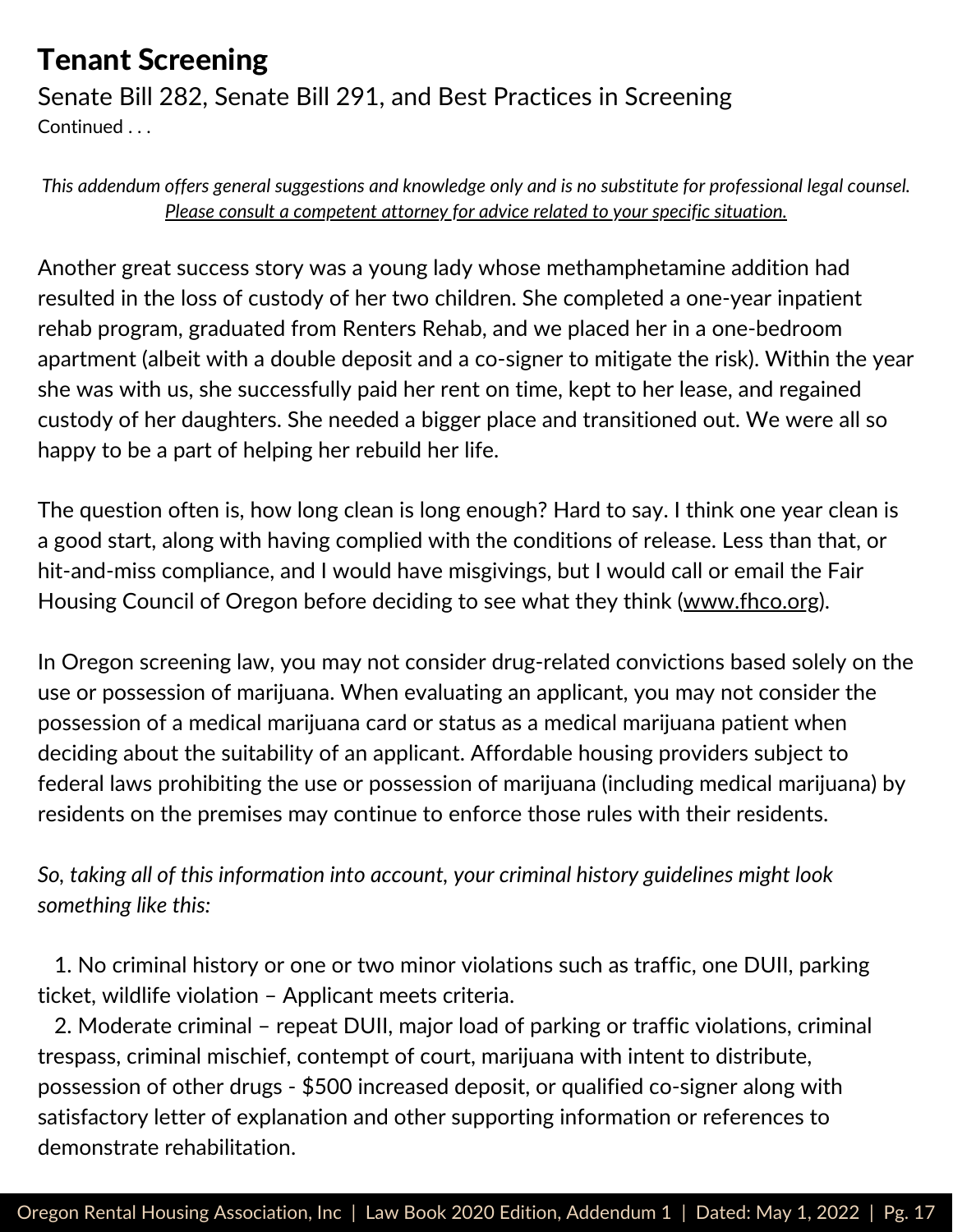Senate Bill 282, Senate Bill 291, and Best Practices in Screening Continued . . .

*This addendum offers general suggestions and knowledge only and is no substitute for professional legal counsel. Please consult a competent attorney for advice related to your specific situation.*

3. Major criminal – harassment, assault, theft, ID theft, burglary, unauthorized use of motor vehicle, unauthorized possession of firearm. \$1000 increased deposit, double deposit, or qualified co-signer along with satisfactory letter of explanation and other supporting information or references to demonstrate rehabilitation.

4. Drug manufacturing, arson, patterns or history of violent crimes, sex offenses, and crimes of ID theft or forgery – automatic denial.

#### Co-signers:

A co-signer is someone, usually a relative or close friend, who agrees to be financially liable for damages or defaults related to the tenancy. Co-signers are most often used with young people setting out on their own who have no history to evaluate but can be used in lieu of a higher deposit if you're willing.

If you do decide to accept a co-signer, you need to have criteria for them too. Use CoSigner Application – ORHA form #52A. It provides a good basis for [qualification](https://store.oregonrentalhousing.com/) and allows you to fill in the multiplier regarding the amount of income you will require. If the Co-Signer meets your criteria, you will execute Co-Signer [Agreement](https://store.oregonrentalhousing.com/) - ORHA form #52. Sometimes with groups of students renting for the first time we would have some who had co-signers and some who didn't. We had to establish something fair and reasonable, so we came to the standard that each person needed to provide either a \$500 increased security deposit or a qualified co-signer.

#### Special Circumstances - Reasonable Accommodation (RA):

When a person who was once addicted to drugs or alcohol stops using and becomes sober, they are considered to have been disabled during the addiction period and should not be held responsible for their actions while using. The same is true for untreated mental illness that is now under control. It can also apply to victims of domestic violence.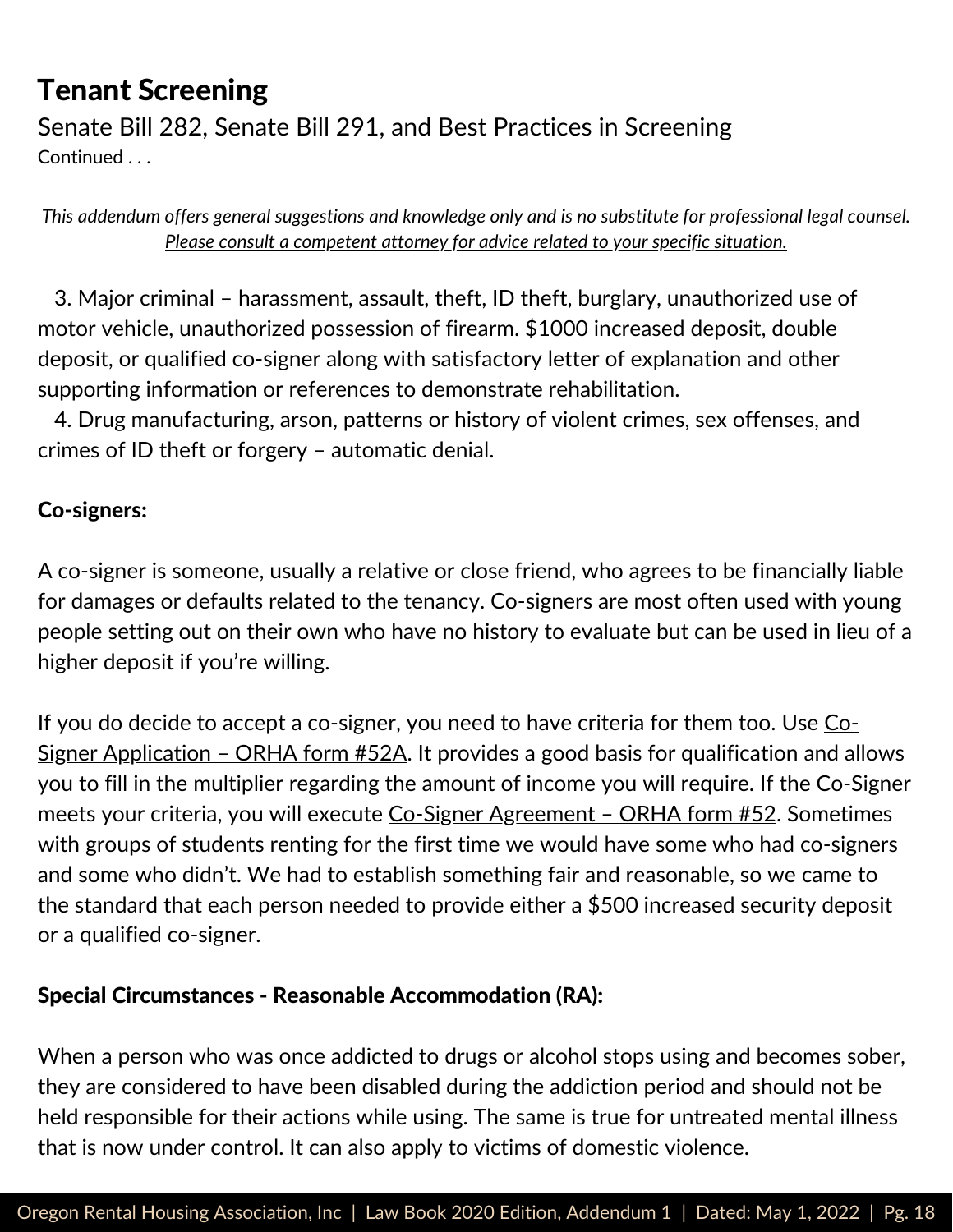Senate Bill 282, Senate Bill 291, and Best Practices in Screening Continued . . .

*This addendum offers general suggestions and knowledge only and is no substitute for professional legal counsel. Please consult a competent attorney for advice related to your specific situation.*

In cases like this, you may deny an applicant for some poor history or credit, only to have them respond with a reasonable accommodation request and verification to discount that part of their history during the time they were disabled or victimized. Like any reasonable accommodation request you are required to consider it. At a minimum, it can mean overlooking some minor lease violations, but at it's extreme, you could be required to overlook quite a lot. An applicant may apply with RA paperwork in hand, prepared to make their request at the time of application or bring a request after application denial. In this case, you must consider the request and if you are provided with appropriate verification of the disability or history of domestic violence, you must consider discounting the negative history. The applicant must be under the care of the person verifying the disability-related need, and the verifier must have direct knowledge of the disability or victimization. You can get a good idea of how that process works by looking up the [publication,](https://oregonlawhelp.org/resource/moving-forward-with-a-past?utm_source=lh_rss) Moving Forward with a Past. It's a guide for residents with some amount of poor history that takes them through how to apply for a reasonable accommodation and how to write letters of explanation.

I once denied an applicant who had poor credit, negative rental history, and an eviction on his record that was a couple years old, but a few days later received a reasonable accommodation request and verification from his counselor letting us know that during the three-year span where the credit problems, eviction and poor rental history accumulated, he had been a victim of domestic violence by his intimate partner. According to his counselor, he didn't know that he had been legally evicted, or that his partner had racked up substantial debt in both their names or that he owed money to a prior landlord. We discounted that part of his history, but still charged him a higher deposit because he didn't meet our income requirement. The original property he had applied for had been leased to someone else, but we found another comparable unit and moved forward. Victims of domestic violence are often not aware of their rights at the time the abuse is happening and sometimes lack the ability to assert any rights they are aware of, so the law takes a compassionate approach that allows victims who become aware of their rights once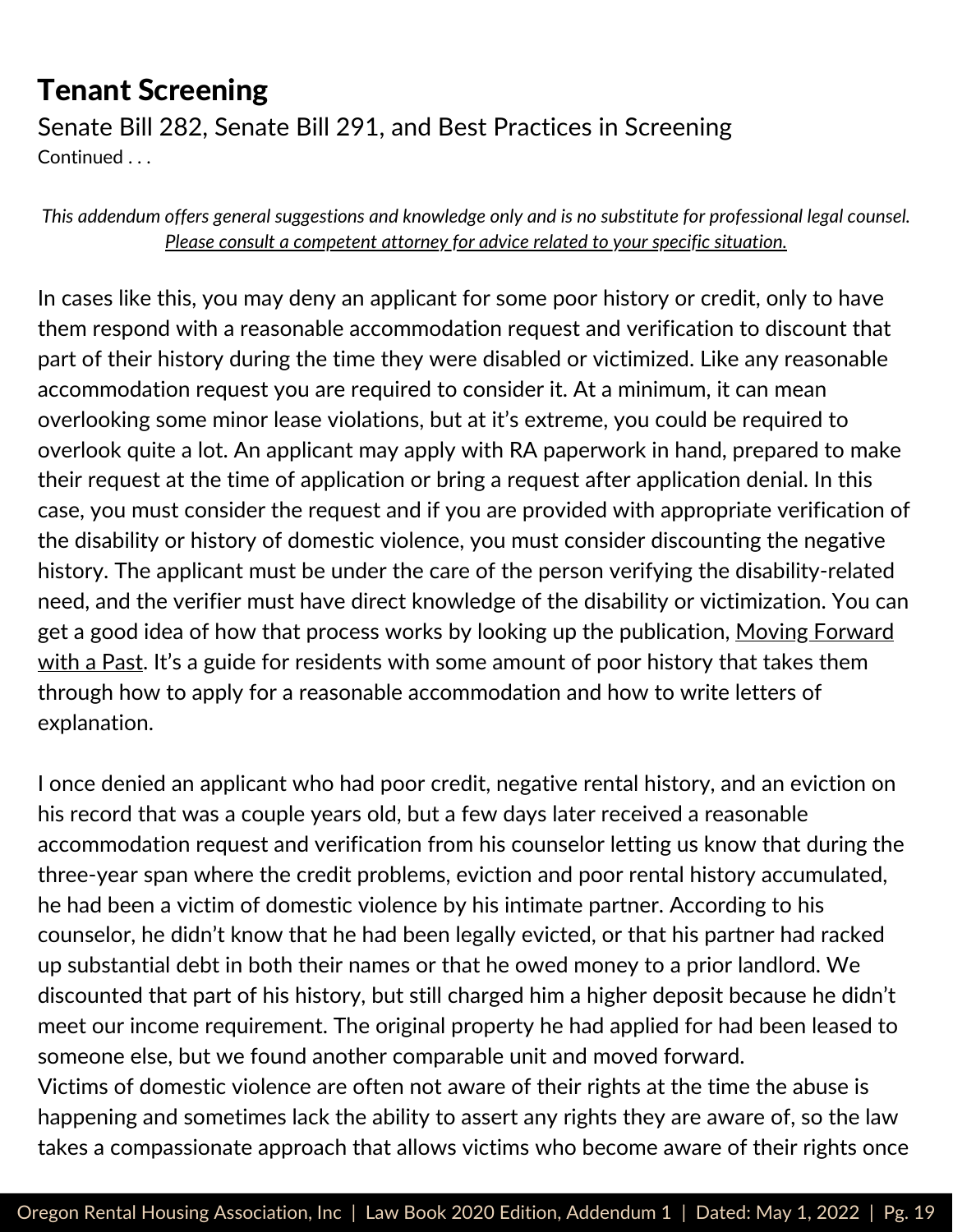Senate Bill 282, Senate Bill 291, and Best Practices in Screening Continued ...

*This addendum offers general suggestions and knowledge only and is no substitute for professional legal counsel. Please consult a competent attorney for advice related to your specific situation.*

they are out of the abusive relationship, to ask a prospective landlord to overlook some or all of the poor history.

Addressing issues of disability through the RA process in screening is walking a fine line. I once had three people apply for a unit who had been clean and sober for one month. That didn't seem reasonable to me, considering their extensive criminal history with methamphetamine. In another case, a friend of mine managed an apartment complex where a mentally ill resident had twice set his unit on fire while off his meds, but now was back on his meds and receiving treatment. The manager was evicting him for the behavior, but his counselor wanted to use the RA process to stop the eviction. The manager declined and the resident and his counselor chose not to fight it. What would have happened if a complaint had been filed? I don't know, but in cases like these it's important to document the reasoning and if you have any questions, contact FHCO. They can provide guidance.

#### Inability to verify information:

If, after making a good faith effort, we are unable to verify information on your application, or if *you fail to pass any of the screening criteria, the application process will be terminated.*

The law is very clear that if you are unable to verify the information provided by the applicant, that you are not obligated to rent to them. There can, however, be reasons that some part of an applicant's history is unavailable such as the death of the landlord. Be sure to check on that, though. I did once have an applicant tell me his landlord was dead, only to find out that he was very much alive and was owed more than \$5000 by the tenant for the damage done to the home. Google is very helpful in discovering whether someone is still with us.

Every day a property sits empty, is a day with no rent. It's reasonable to work an application for a couple of days, and let the applicant know if one or more of their references is not responding, but at some point, you need to move on. Just make sure you can document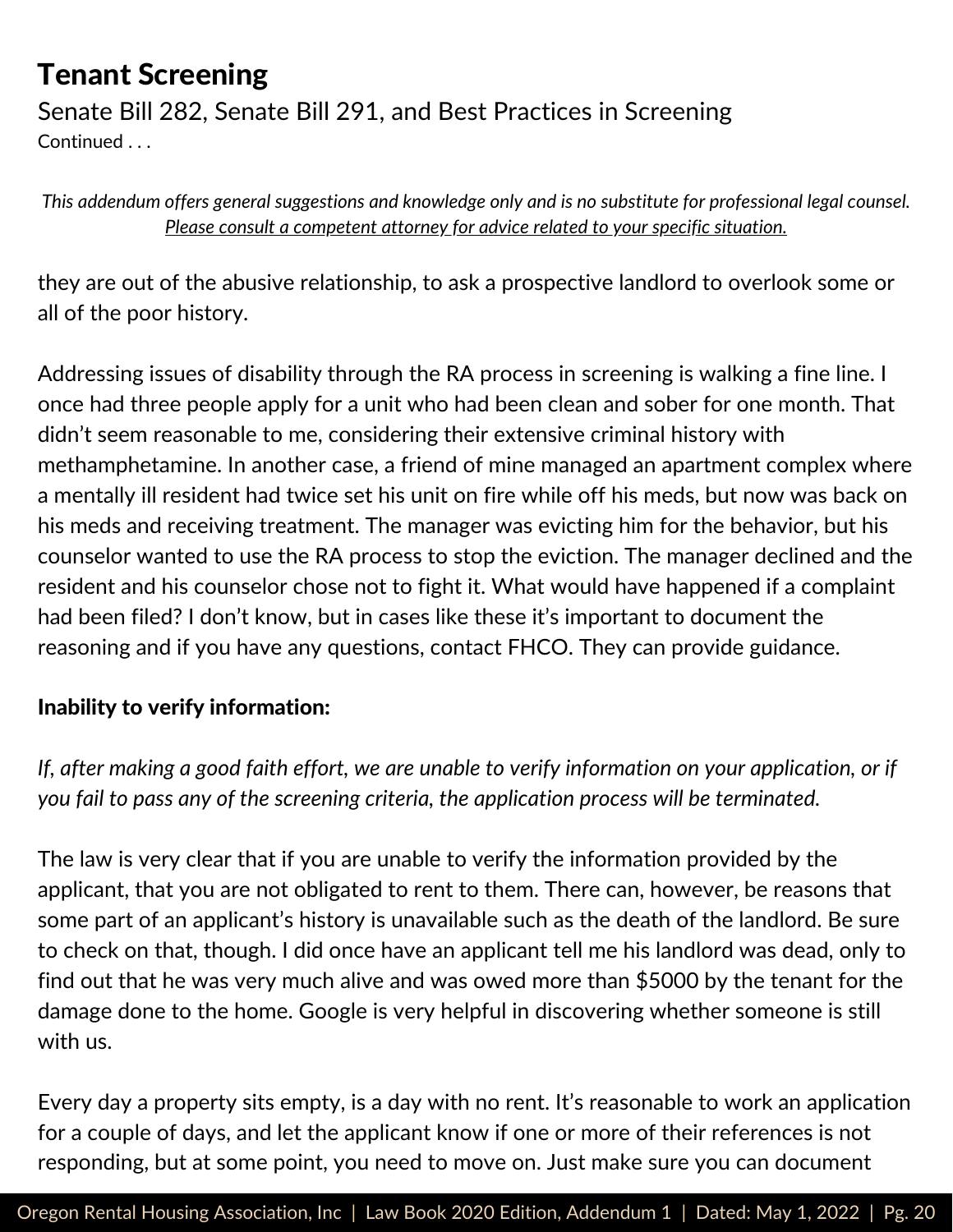Senate Bill 282, Senate Bill 291, and Best Practices in Screening Continued ...

*This addendum offers general suggestions and knowledge only and is no substitute for professional legal counsel. Please consult a competent attorney for advice related to your specific situation.*

your efforts to reach the person in case the applicant thinks you just went through the motions to deny them for some other reason.

#### Explanations/Exceptions:

*All applicants may submit a written explanation with their applications if there are extenuating circumstances which require additional consideration.*

In any case of deficient credit or criminal history it's important to require a written explanation. I always advise applicants to go belly up, be honest about what happened and why, and tell me why I can trust that whatever happened won't happen again. It's a bad sign if the applicant won't take responsibility, they deflect blame onto others, they demonstrate that they don't really understand what they did to create or contribute to the problem, or if they can't articulate the measures they have taken to ensure the behavior won't be repeated.

#### False or inaccurate information:

*Falsification or misrepresentation of any part of the application will be grounds for denial.*

This statement speaks for itself but do overlook unintentional errors that the applicant can explain. Some applicants may have a disability that impacts their memory. Sometimes, for example, dates may not match up perfectly based on what the applicant reports and what the reference reports, and may or may not be cause for concern.

#### Portland [screening](https://www.oregonrentalhousing.com/news/12187735) rules:

In the city of Portland, city regulations restrict many areas of screening. To read the full outline, [v](https://www.oregonrentalhousing.com/news/12187735)isit <https://www.oregonrentalhousing.com/news/12187735>. ORHA has created Portland screening [forms](https://store.oregonrentalhousing.com/) that are available on the <u>forms store</u> site.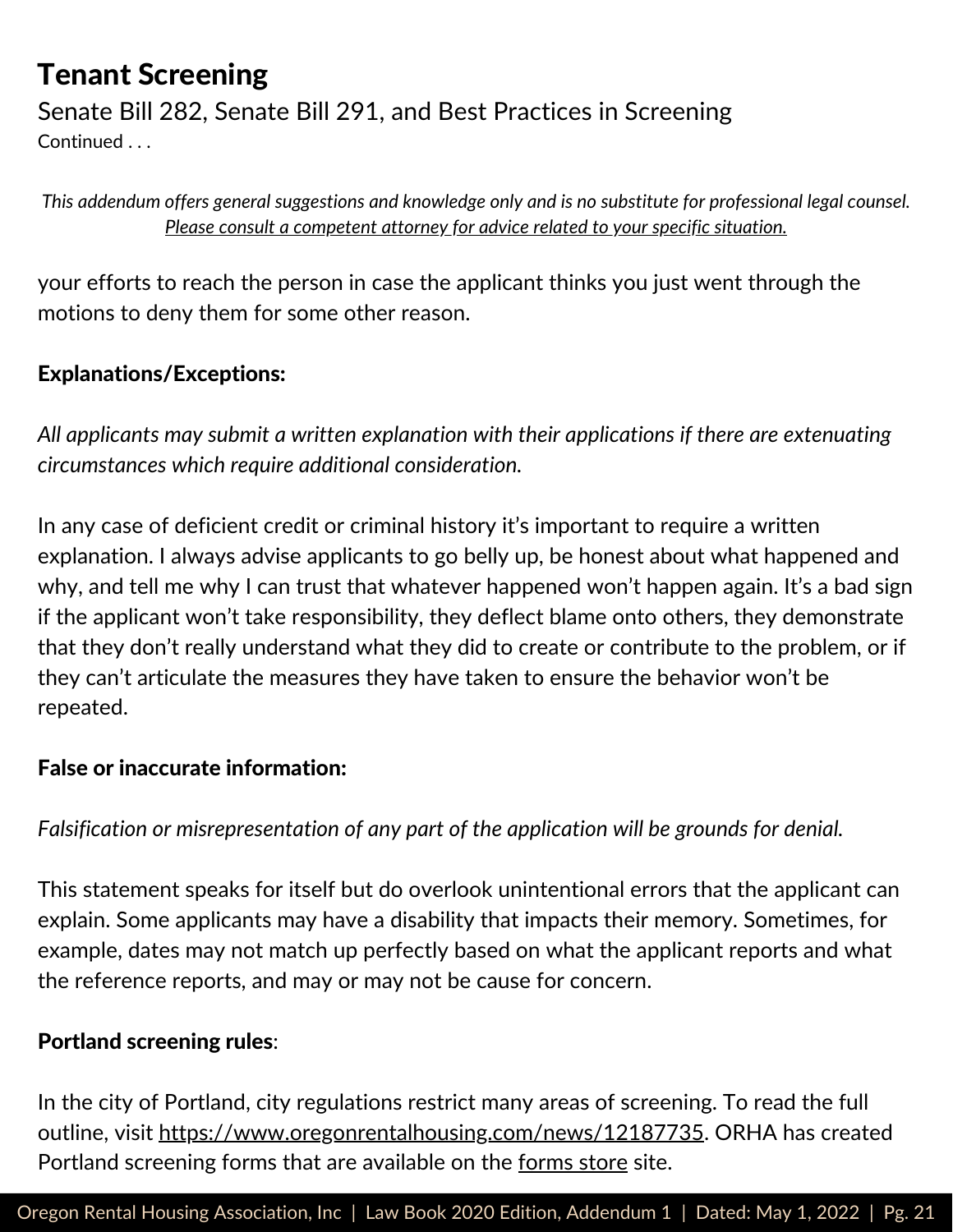Senate Bill 282, Senate Bill 291, and Best Practices in Screening Continued . . .

*This addendum offers general suggestions and knowledge only and is no substitute for professional legal counsel. Please consult a competent attorney for advice related to your specific situation.*

If you own a property in the city of Eugene, you need to be aware that the Renter Protection Committee is working to adopt some of the Portland rules and the city council will be voting on those soon so stay tuned.

#### Best practices:

Screen the applicants and screen them fully. Just because someone fills out an application, doesn't mean they were truthful. Credit reporting laws changed in 2018, and now civil judgments like evictions or small claims money awards are not showing up on credit reports. Best to hire a screening company at least to pull the eviction and civil/criminal history to be sure it's accurate. If you hit a piece of information that you would likely deny for, don't stop there, perform the full screening.

Ask the right questions. What were the dates of tenancy? Rent amount? Did they pay rent on time? Did they take care of the interior and exterior of the property? Were there any complaints related to the tenancy, or did you have to serve them any notices for noncompliance? Did you ask them to move, or did they initiate the move? Did they get any refund? Do they owe money? If so, have they made payment arrangements? Would you rerent?

Verify the references. Applicants can set up false references, so take a few minutes to verify that you are speaking to the right person. Property ownership is a matter of public record. Before you call that landlord reference, take a few minutes to look up the owner of record either on the county website in question, or by calling that county's records department and asking. Same with employment. Don't just call whatever number you are given and take their word. Call the local or regional office and get copies of pay stubs or tax returns.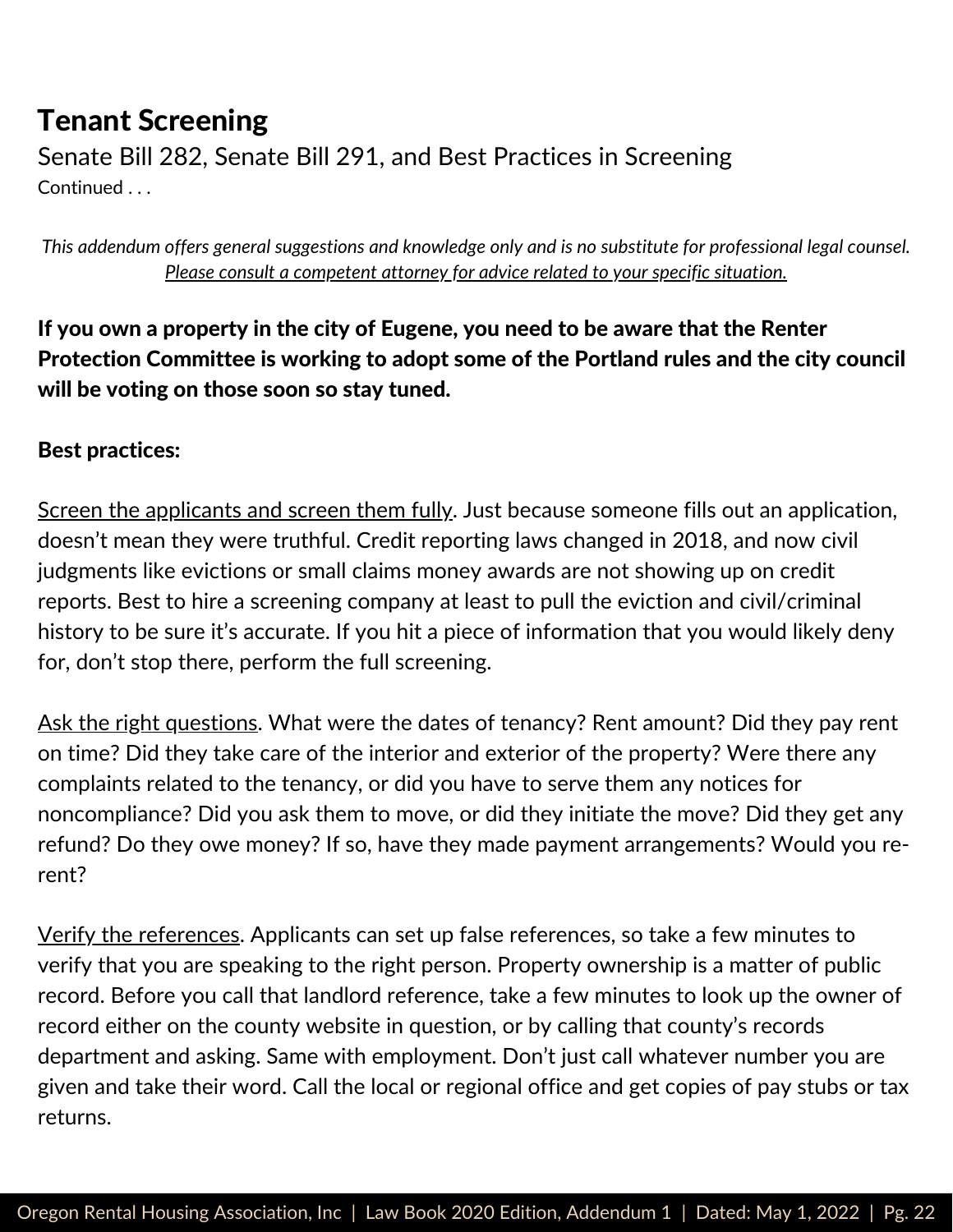Senate Bill 282, Senate Bill 291, and Best Practices in Screening Continued . . .

*This addendum offers general suggestions and knowledge only and is no substitute for professional legal counsel. Please consult a competent attorney for advice related to your specific situation.*

If you own a property in the city of Eugene, you need to be aware that the Renter Protection Committee is working to adopt some of the Portland rules and the city council will be voting on those soon so stay tuned.

#### Best practices:

Screen the applicants and screen them fully. Just because someone fills out an application, doesn't mean they were truthful. Credit reporting laws changed in 2018, and now civil judgments like evictions or small claims money awards are not showing up on credit reports. Best to hire a screening company at least to pull the eviction and civil/criminal history to be sure it's accurate. If you hit a piece of information that you would likely deny for, don't stop there, perform the full screening.

Ask the right questions. What were the dates of tenancy? Rent amount? Did they pay rent on time? Did they take care of the interior and exterior of the property? Were there any complaints related to the tenancy, or did you have to serve them any notices for noncompliance? Did you ask them to move, or did they initiate the move? Did they get any refund? Do they owe money? If so, have they made payment arrangements? Would you rerent?

Verify the references. Applicants can set up false references, so take a few minutes to verify that you are speaking to the right person. Property ownership is a matter of public record. Before you call that landlord reference, take a few minutes to look up the owner of record either on the county website in question, or by calling that county's records department and asking. Same with employment. Don't just call whatever number you are given and take their word. Call the local or regional office and get copies of pay stubs or tax returns.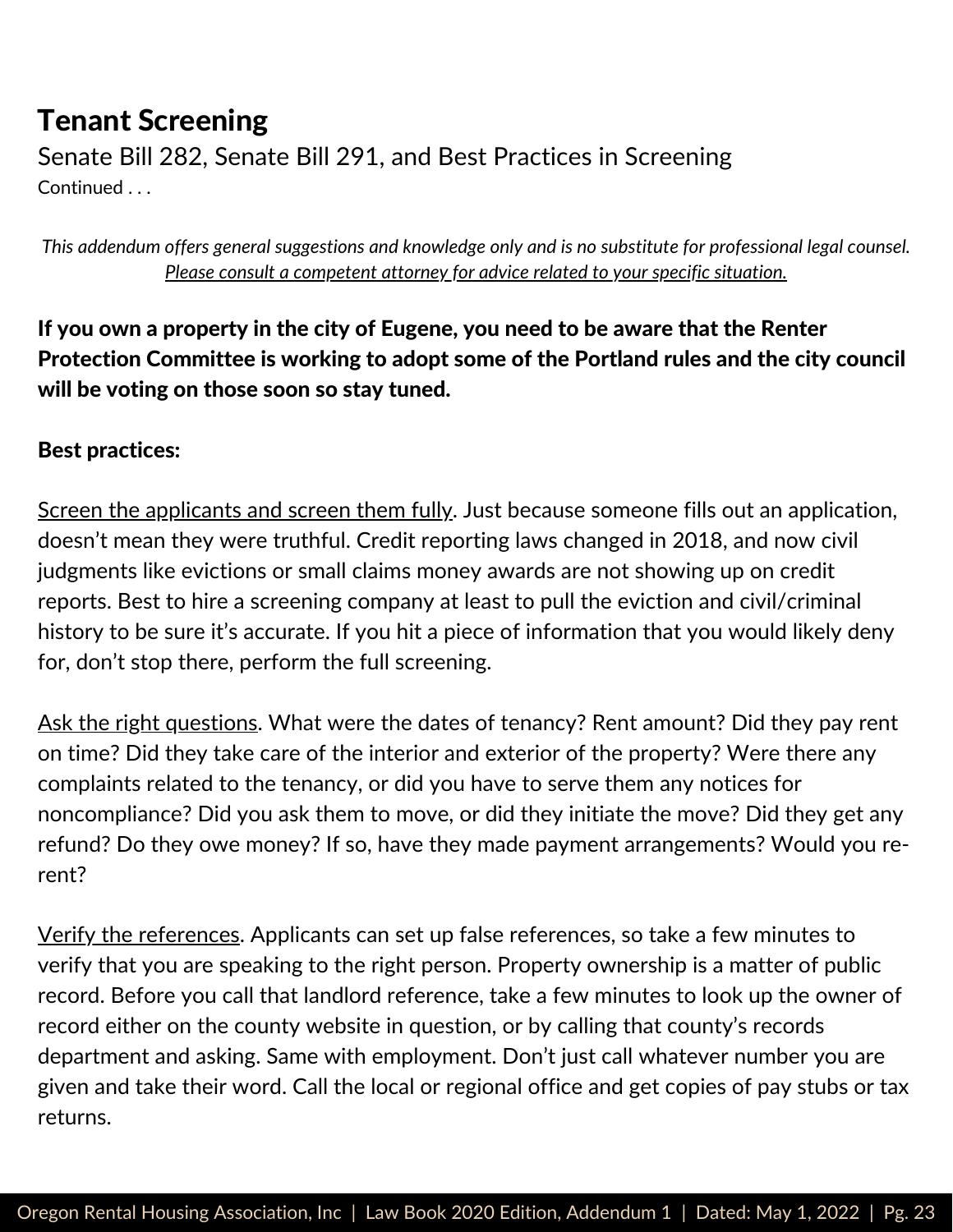Senate Bill 282, Senate Bill 291, and Best Practices in Screening Continued . . .

*This addendum offers general suggestions and knowledge only and is no substitute for professional legal counsel. Please consult a competent attorney for advice related to your specific situation.*

Watch for fraud. I once had a man rent a property, and everything checked out. He provided paystubs and a solid employment reference. He didn't have rental history as he was new to the US, so we moved forward with a double deposit. A short time later, a friend of his applied for another of our available rentals. He provided similar documentation and we moved forward. The new tenant exhibited some odd behavior that the neighbors reported to the owner, and she started digging further. Turns out the address on the paystubs of both men did not exist. They had created false paystubs and had used virtually the same fake company to verify their employment. We terminated both tenancies without cause and never did find out what they were up to, but they were also on the police department's radar. The lesson there was to verify everything, even if it looks legit.

Don't be pressured. One of the most obvious things an applicant can do that should cause you concern is when they pressure you, say they're in a hurry, have all the money, can pay six months' rent in advance, anything to get you to just take their money and give them the property. No matter how tight your financial situation, I can promise you that it will blow up in your face. Don't take shortcuts, ever, in the screening process.

#### Statute of Limitations:

Keep denied apps or apps that for whatever reason did not result in a tenancy for a minimum of two years. Keep tenant apps for at least two years after the termination of tenancy.

#### The Takeaway:

Screening will often require some sort of judgment call by the screener in relation to an applicant not quite meeting criterion. Just make sure your decisions are based on an objective measure of risk, not membership in a protected class. Watch out for your internal prejudices and stick to your formula.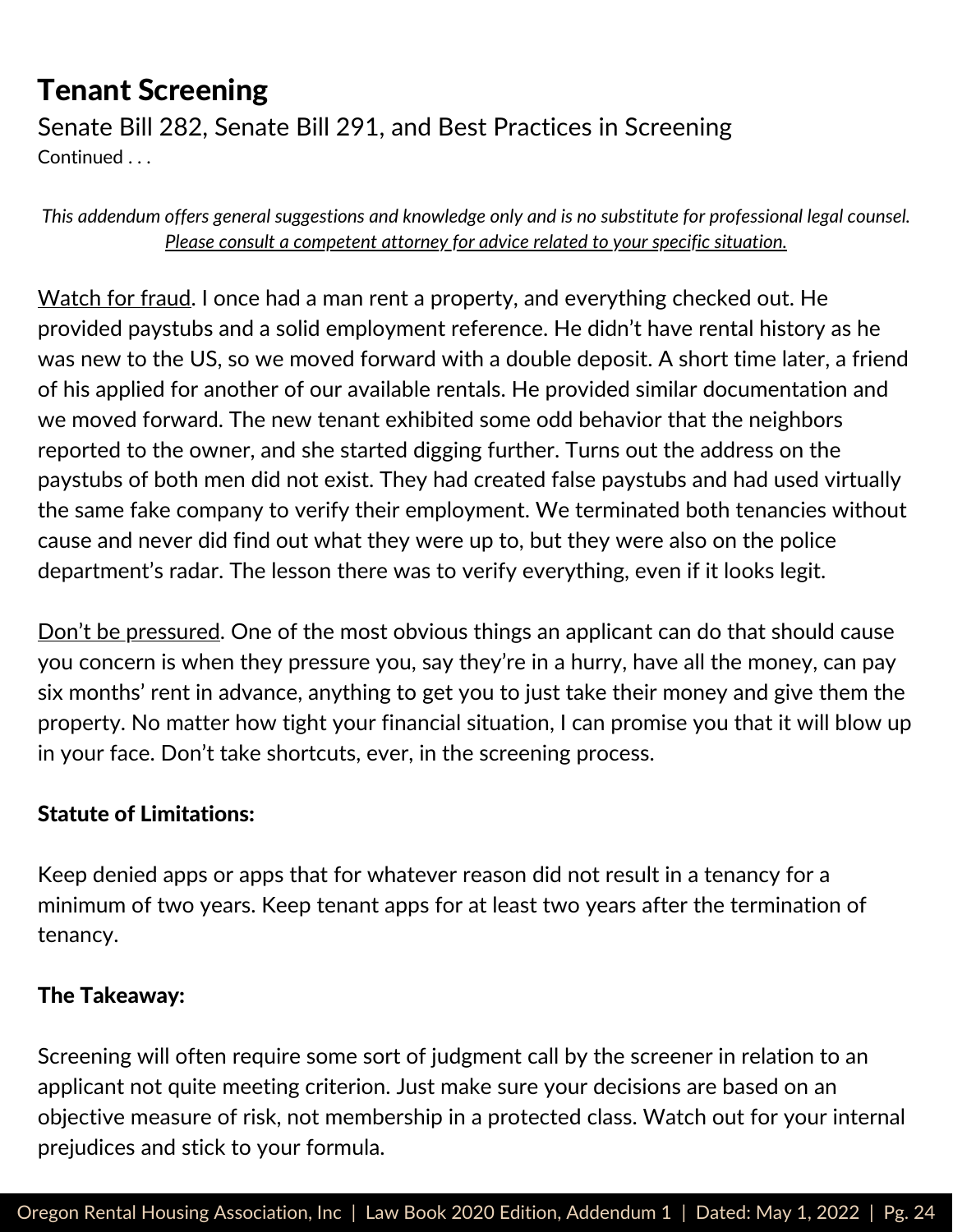Senate Bill 282, Senate Bill 291, and Best Practices in Screening Continued . . .

*This addendum offers general suggestions and knowledge only and is no substitute for professional legal counsel. Please consult a competent attorney for advice related to your specific situation.*

Jot down notes regarding any negative determinations in case you are investigated for discrimination. Having written guidelines and processes for approval and denial will help you keep your objectivity during the screening process. It will also provide something that could help you justify your decision-making process if you are accused of discrimination.

To view the complete set of Portland screening rules, please visit our website at <https://www.oregonrentalhousing.com/news/12187735>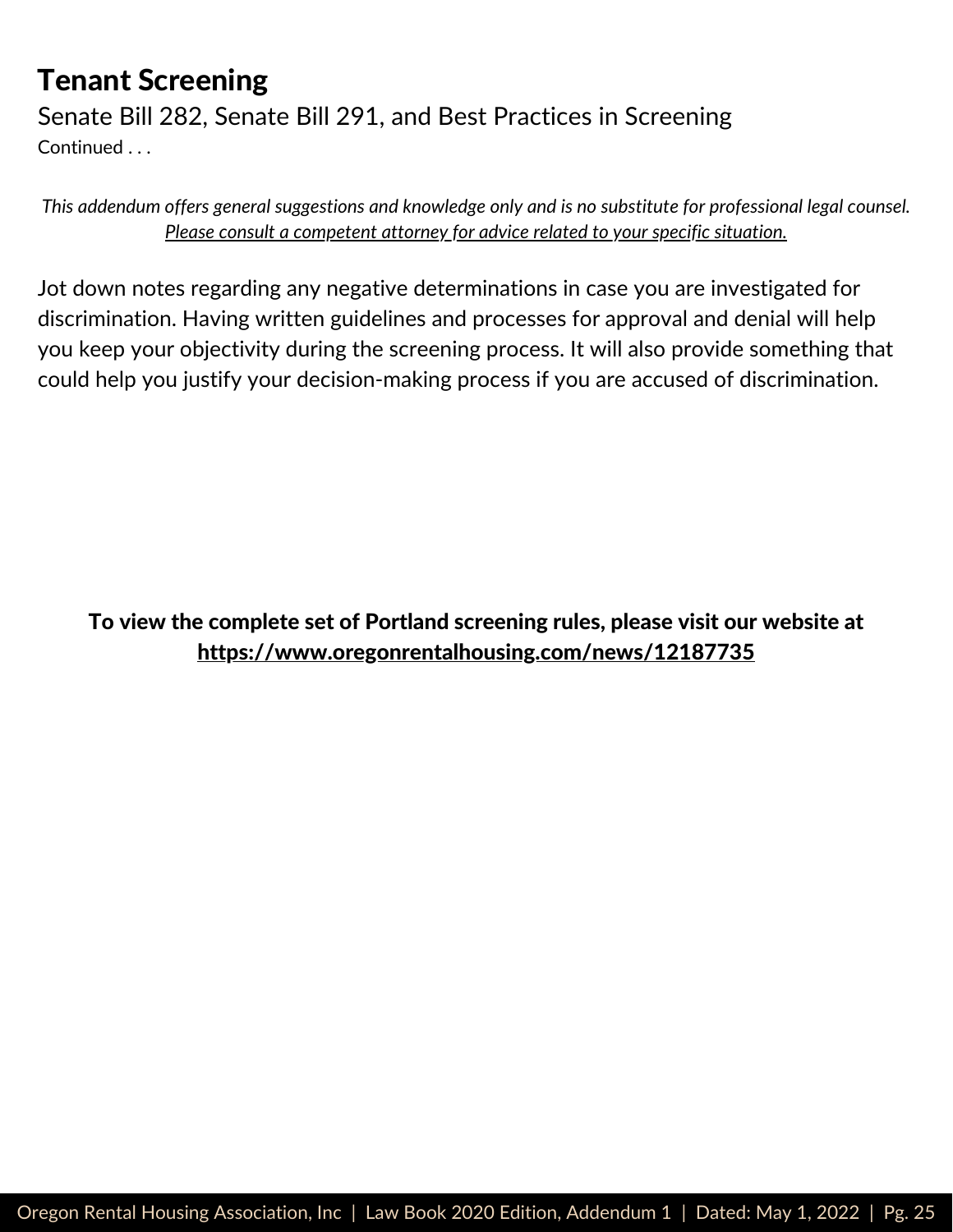# Senate Bill 1536

The Tenant Right to Cooling Bill

#### Published by: Jason Miller, ORHA Legislative Director | March, 2022

*This addendum offers general suggestions and knowledge only and is no substitute for professional legal counsel. Please consult a competent attorney for advice related to your specific situation.*

Housing providers experienced some welcome relief in the 2022 long session. Because of negotiations with legislators related to Senate Bill 891, we only had one bill become law, the tenant right to cooling bill. The bill takes effect immediately.

In recent years Oregon has experienced some extremely high temperatures. Not everyone can tolerate the extreme heat, especial those of advanced age or with illnesses. Many individuals died due to extreme heat. Legislators worked with Housing Provider associations to address concerns they may have with allowing tenants to have portable cooling devices while addressing the need for cooling.

Landlords must allow portable free standing air conditioners and window mounted air conditioners under the following conditions:

- The installation cannot do damage to the property.
- The installation cannot violate building codes.
- The installation must comply with manufacturer's written safety guidelines.
- The unit does not draw more amperage than the building can accommodate.
- The installation cannot block egress from the dwelling unit, this means it cannot be installed in the only egress window of a bedroom.
- The installation cannot interfere with the ability to lock windows accessible from the outside (1st floor windows)
- The installation cannot use brackets or hardware that would void the warranty of the window.
- The installation cannot puncture the envelope of the building (no holes).
- The device must have adequate drainage to avoid damage to the building.
- The installation must be done in a way to prevent the device from falling.
- The landlord has the option to require installation by landlord.
- The installation is subject to inspection by landlord.
- Air conditioners must be uninstalled by October 1st and not re-installed before April 30.